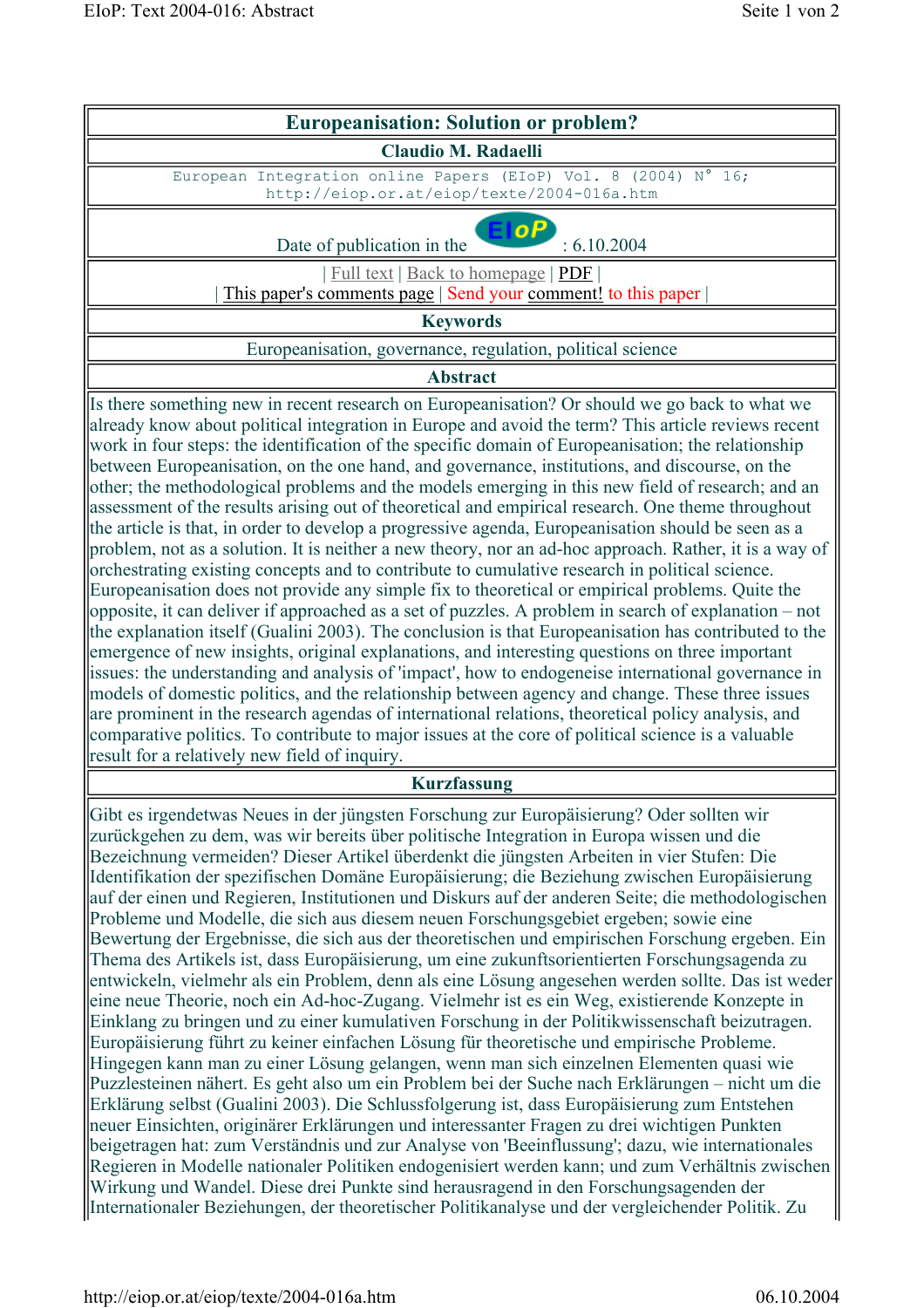den Hauptfragen im Herzen der Politikwissenschaft beizutragen ist ein wertvolles Ergebnis für ein relativ neues Forschungsfeld.

#### **The author**

Prof. Dr.*Claudio M. Radaelli*, Anniversary Chair in Political Science at the University of Exeter, Department of Politics; email: C.Radaelli@Exeter.ac.uk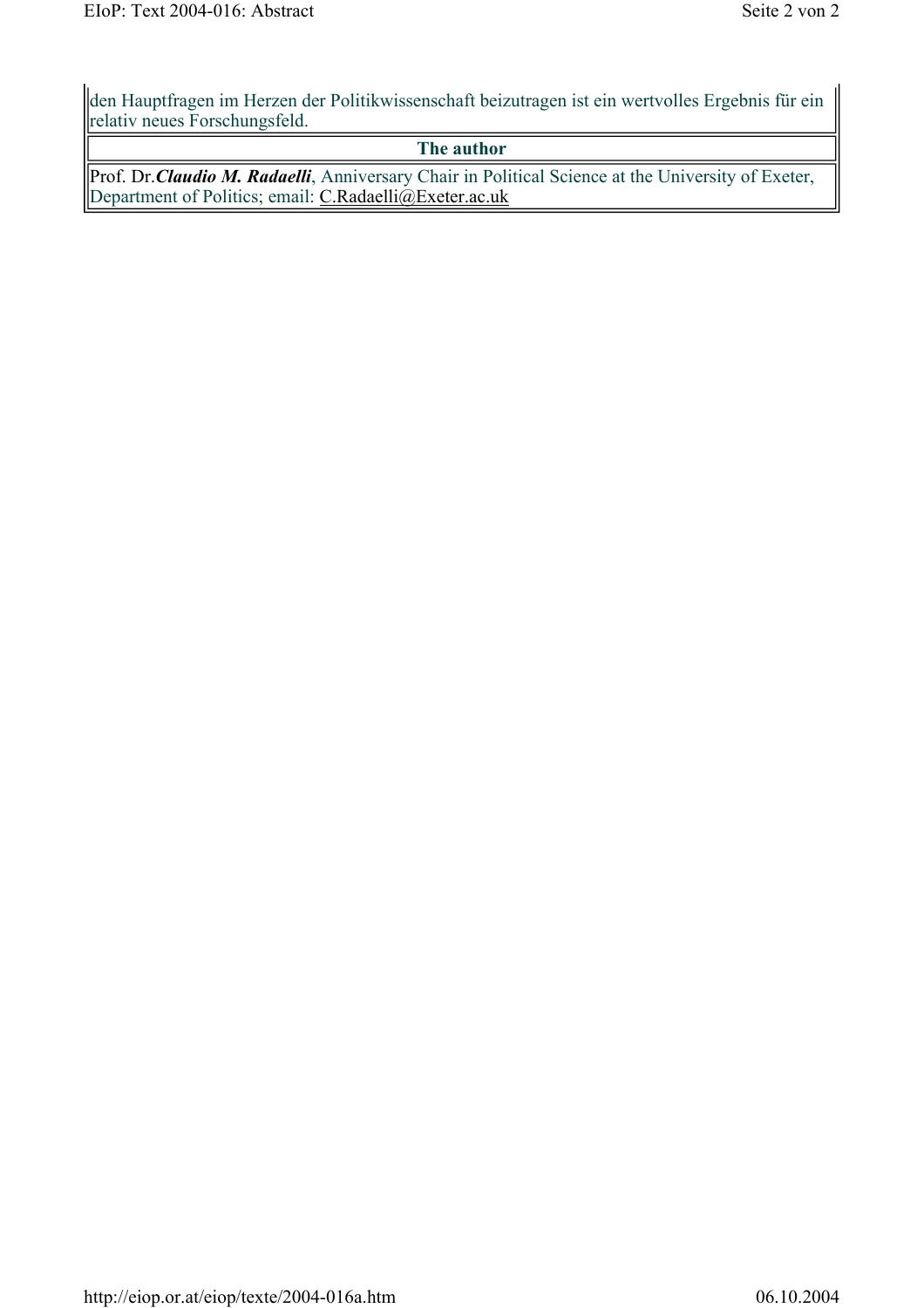| Europeanisation: Solution or problem? $\langle \cdot \rangle$                                                |  |  |  |  |
|--------------------------------------------------------------------------------------------------------------|--|--|--|--|
| <b>Claudio M. Radaelli</b>                                                                                   |  |  |  |  |
| European Integration online Papers (EIoP) Vol. 8 (2004) N° 16;<br>http://eiop.or.at/eiop/texte/2004-016a.htm |  |  |  |  |
| <b>OF</b><br>Date of Publication in<br>: 6.10.2004                                                           |  |  |  |  |
| Abstract   Back to homepage   PDF  <br>This paper's comments page   Send your comment! to this paper         |  |  |  |  |

### **Contents:**

- Introduction
- $\bullet$  1. The specific domain of Europeanisation
- 2. Governance, institutionalisation and discourse
- 3. Making sense of Europeanisation
- 4. How Europeanisation produces domestic change
- 5. What does the evidence tell us?
- 6. Conclusions: Where do we go from here?
- References

### **Introduction**

Some years ago, Simon Hix and Klaus Goetz (2001:15) observed that 'Europeanisation has all the hallmarks of an emergent field of inquiry'. The field has now come of age, and *European Integration online Papers* has been an important outlet for the academic debate on Europeanisation. Hence this is the best place to take stock of what has been done so far.

Indeed, we may well start from the radical question whether the shift towards Europeanisation reflected by biblio-metric exercises (see the data in Featherstone 2003: 5-6; Giuliani 2004) is really indicative of a new theoretical orientation or simply reflects the faddish popularity of the term. Almost twenty years ago, Kratochwil and Ruggie (1986) put a similar question to the then emergent field of 'international governance' by asking whether the shift represented a haphazard sequence of 'theoretical or topical fads'? To use their language, which draws on Imre Lakatos' terminology, is Europeanisation rooted in a core concern and 'set of puzzles' that provide some coherence to this field? Is Europeanisation a progressive programme? Or does it produce degenerative problem shifts? (1)

It is difficult to operationalise this question, especially in the context of a relatively new field of scientific inquiry. Additionally, how can one pin down precisely what the 'set of puzzles' really is – if different approaches lead to different definitions of the 'set'? Further, it all depends on how demanding the definition of progressive programme is. My view is that it is too early to engage with 'yes-no' tests on the 'progressive programme' question. And of course Lakatos had in mind large fields of inquiry, whereas Europeanisation is a relatively small sub-set of an interdisciplinary field of research (that is, European Studies). However, we can use Lakatos' framework to ask the question whether some interesting puzzles are emerging (at least in embryonic form), and whether some novel facts have been uncovered by Europeanisation. This article answers to this re-formulation of the question with a preliminary 'yes'.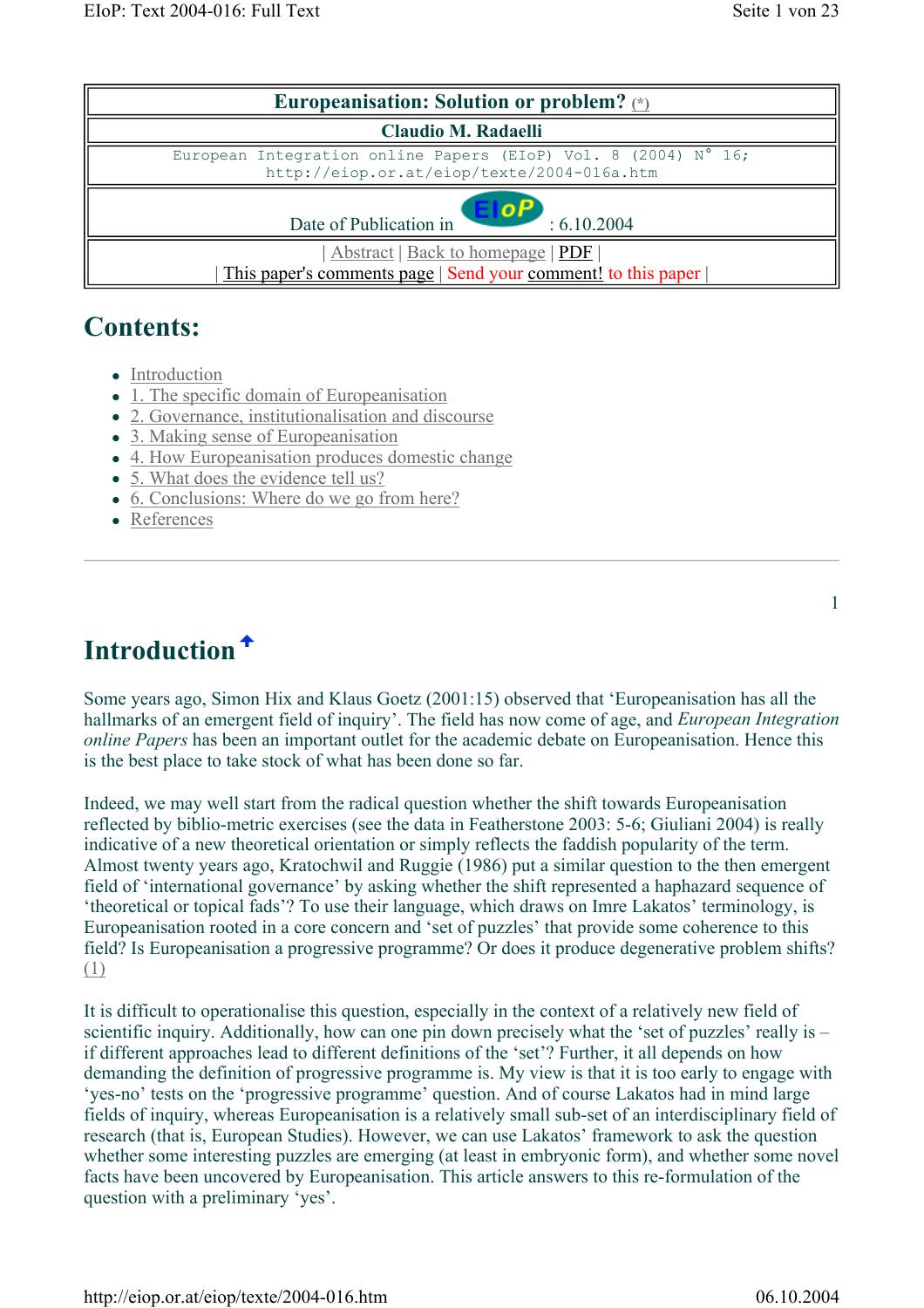$\mathcal{L}$ 

The most original work on Europeanisation(2) has contributed to the emergence of new insights, original explanations, and interesting questions on three important issues: the understanding and analysis of 'domestic impact' of international politics, how to endogeneise international governance in models of domestic politics (in terms of research design), and the relationship between agency and change. These three issues are prominent in the research agendas of international relations, theoretical policy analysis, and comparative politics. Hence research on Europeanisation has the merit of having brought European Studies into mainstream political science.(3)

One theme throughout the article is that, in order to develop a progressive agenda, Europeanisation should be seen as a problem, not as a solution. Europeanisation does not provide any simple fix to theoretical or empirical problems. Quite the opposite, it can deliver if it is approached as a set of puzzles. A problem in search of explanation – not the explanation itself. At this stage, its potential is greater if one turns to Europeanisation as 'something to be explained', not 'something that explains'. (4)

The article introduces the specific domain of Europeanisation (Section 1) and the different (but not necessarily incompatible) perspectives on Europeanisation (Section 2). Section 3 suggests how to make sense of Europeanisation in terms of research designs. Section 4 presents the main mechanisms of Europeanisation. Section 5 presents five main results in terms of evidence. Finally, Section 6 concludes on what we have learned so far and what we need to learn.

A preliminary remark: this article is eminently on Europeanisation in the context of European integration. It is also focused on the long-term dynamics of European integration, and therefore does not specifically review studies on how European politics and policy affect the new member states. Although some general propositions presented here may travel well (for example in the context of enlargement, see Grabbe 2003), practical considerations suggest this limitation of scope.

### **1. The specific domain of Europeanisation**

Although there are many possible approaches to Europeanisation, depending on the disciplines and the specific questions of different research programmes (Featherstone 2003, Olsen 2002), one simple way to get to grips with definitions and their scope is to make a distinction between background concepts and systematised concepts (Adcock and Collier 2001). As background concept, Europeanisation refers to all the possible meanings we may want to include in an encyclopaedia. Thus, the historian may well look at the evolution of Europeanisation starting from the Renaissance, and link it to the rise of trade and individualism in Europe. It is the task of an encyclopaedia to report on all the major meanings associated with a concept. But in a dictionary used by a community of specialists, there is a need for a systematised concept. This article deals with the latter. It assumes that the readership is made up of political scientists interested in the domestic consequences of the process of European integration. In this connection, Europeanisation provides a shift of focus in relation to theories of European integration, theories of governance, and classic themes in comparative politics.

Let us start by demarcating the difference between Europeanisation and the set of puzzles typical of integration theories. Europeanisation is a set of post-ontological puzzles. This means that we start from the notion that there is a process of European integration under way, and that the European Union (EU) has developed its own institutions and policies over the last fifty years or so. Accordingly, the puzzles do not refer to the nature of the beast (to paraphrase Puchala 1973), i.e., why and how do member states produce European integration, and whether the European Union is more inter-governmental or supra-national.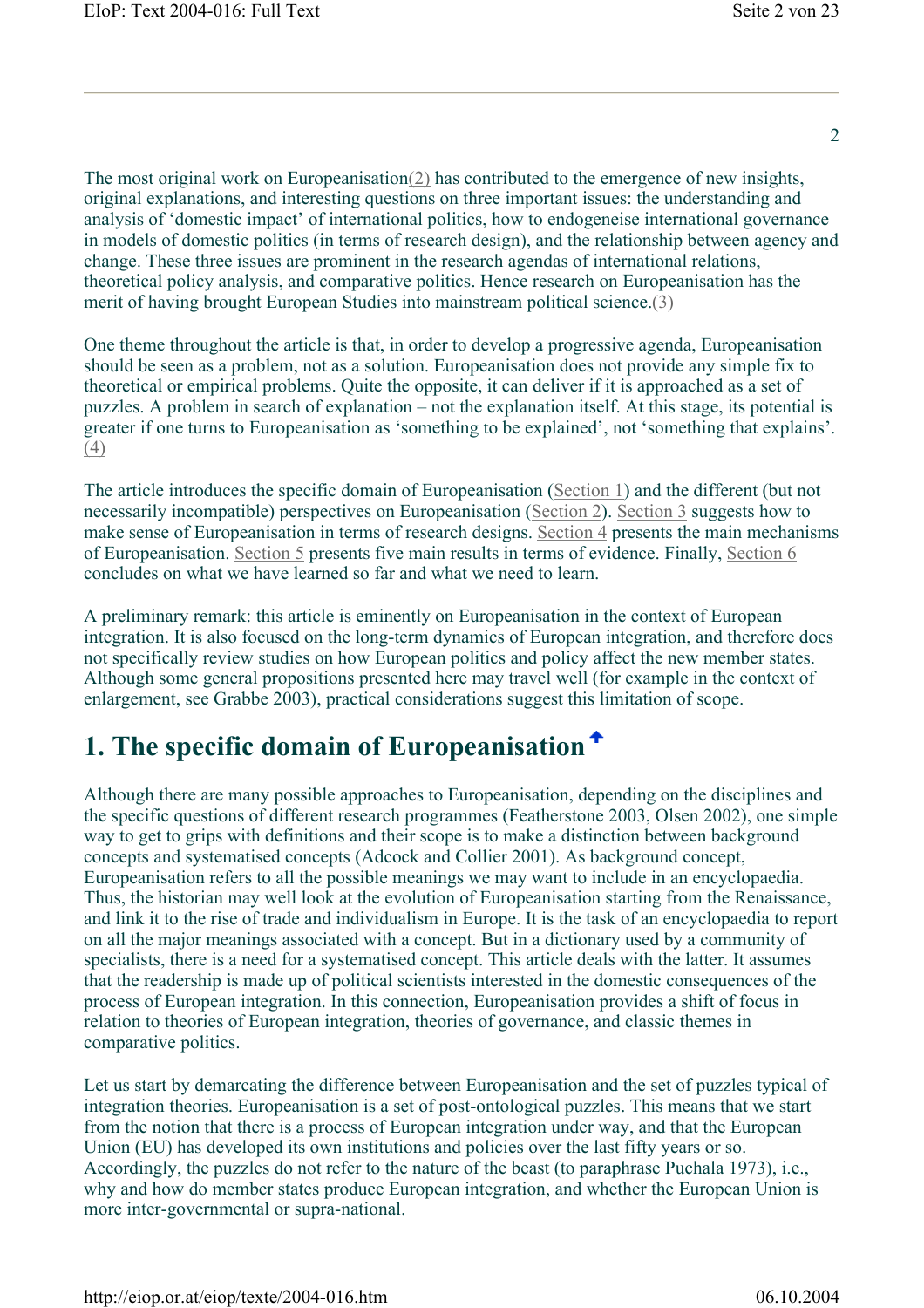Instead, the theoretical effort in Europeanisation as a research agenda is all about bringing domestic politics back into our understanding of European integration, without assuming that the balance of power between the state and European institutions is being tilted in one direction or another. The question of the balance of power is more important for theories of European integration than for Europeanisation. Börzel's conclusion (2004) is that integration theories are not well suited to understand Europeanisation as their main puzzle is the explanation of dynamics and outcomes of European integration rather than domestic effects.

Some theories of governance (see Rhodes 1997) go even further than neo-functionalist's arguments about the balance of power between state and supranational institutions. They predict the hollowing out of the state from above and from below.(5) By contrast, Europeanisation is mostly interested in adaptation to Europe, without making bold predictions. Domestic institutions are supposed to be malleable to different degrees, but they are not withering away. A final element that distinguishes Europeanisation from other conventional approaches to politics in Europe is the lack of assumptions about convergence. Previous work in comparative politics has shown the role of Germany as a model of politics for Europe, specifically because of its semi-sovereign and decentralised governmental system (Katzenstein 1997; Bulmer and Paterson 1987).(6) Research on Europeanisation provides more open answers to convergence and divergence, seems to downplay the role of Germany as a model of governance, and qualifies the results of convergence and divergence by policy areas and historical conditions (7)

Turning to definitions of Europeanisation, there are various suggestions in the literature. Risse et al. (2001: 3) opt for the following definition:

'We define Europeanisation as the emergence and the development at the European level of distinct structures of governance'

Although the whole book by Cowles et al. (2001) is clearly dedicated to domestic policy adjustment, this definition seems to shed more light on the creation of European governance than on the domestic consequences of integration. As such, it does not demarcate the specific territory of Europeanisation as a field of inquiry.

Olsen (2002: 944) shows the limitations of definitional exercises by arguing that Europeanisation is a set of model-building puzzles, not a set of definitional puzzles. He then goes on to illustrate the many faces of Europeanisation. His approach covers a very broad spectrum, including Europeanisation as political integration and political unification. This wide spectrum is almost without boundaries and somewhat discouraging. Yet Olsen's approach has the advantage of redirecting scholars from unidirectional patterns of causation to mutual adaptation and co-evolution between the domestic and the European level – a point well-illustrated by Gualini (2003:6).

#### **A definition of Europeanisation (box 1)**

Europeanisation consists of processes of a) construction, b) diffusion and c) institutionalisation of formal and informal rules, procedures, policy paradigms, styles, 'ways of doing things' and shared beliefs and norms which are first defined and consolidated in the EU policy process and then incorporated in the logic of domestic (national and subnational) discourse, political structures and public policies.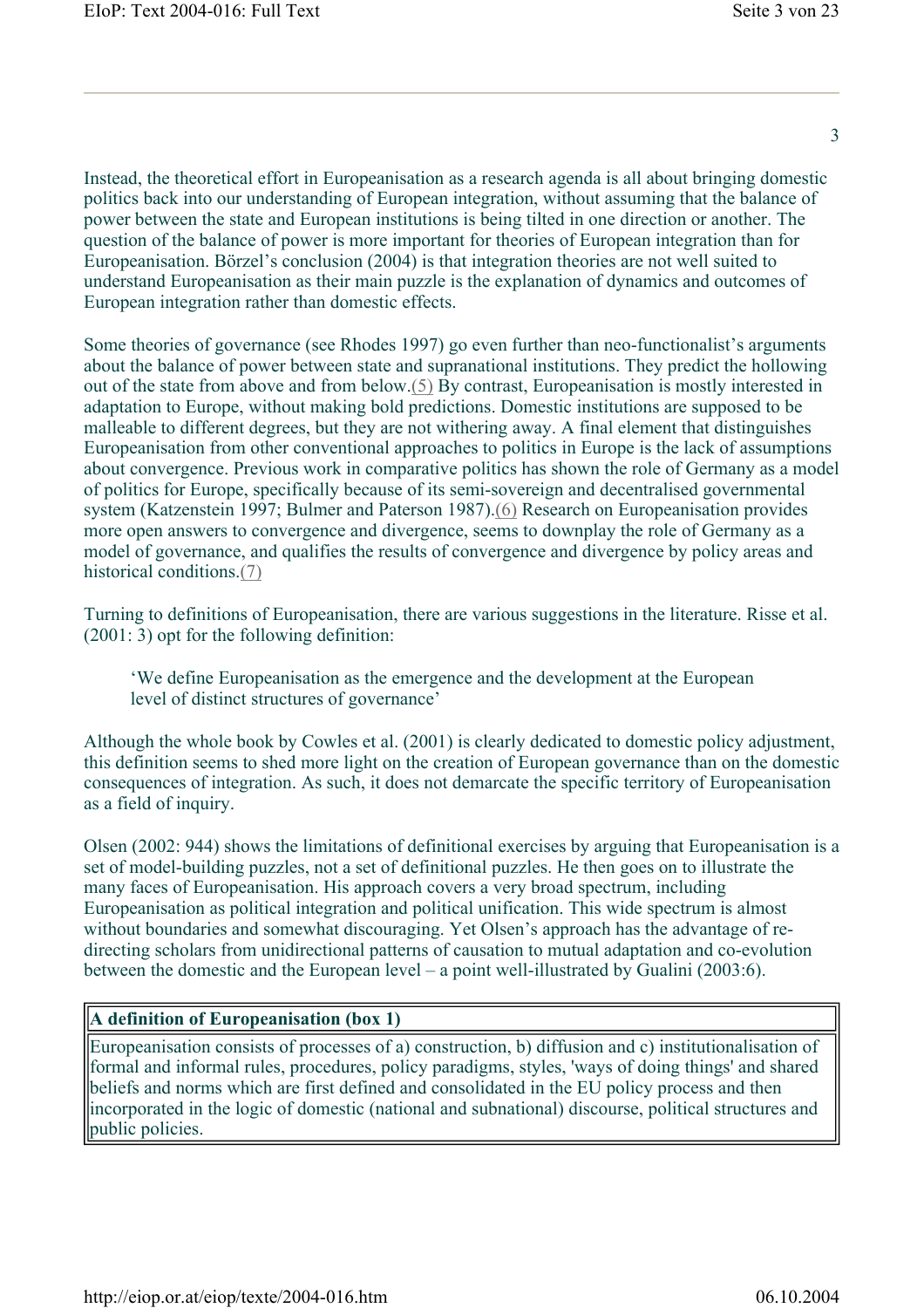Box 1 provides the definition proposed by Radaelli. It is grounded in an understanding of Europeanisation as interactive process, and not a simple process of uni-directional reaction to 'Europe' (Salgado and Woll 2004:4). It is useful to approach Europeanisation well beyond a narrow, linear, top-down notion of 'impact' (of the EU on domestic systems). The idea of impact is somewhat static and mechanistic, whilst real-world processes of Europeanisation provide considerable opportunities for creative usages of Europe. Domestic actors can use Europe in many discretionary ways. They may discursively create impacts. They may draw of Europe as resource without specific pressure from Brussels. They may get entrapped in European discourses and socialisation processes that cannot be captured by a narrow notion of impact (Jacquot and Woll 2003; Thatcher 2004). Europeanisation deals with how domestic change is processed, and the patterns of adaptation can be more complex than simple reactions to 'Brussels'. Indeed, complex adaptation patterns and interactive logics are common terms in new studies on Europeanisation (Megie and Ravinet 2004).

#### Figure1

This leads to the discussion of what is new in this field. Figure 1 contrasts the focus of European integration studies (first arrow) with two approaches to Europeanisation (roughly speaking, topdown and bottom-up). The top-down approach to Europeanisation, typical of work done in the 1970s and 1980s,(8) but still present in current research projects, tends to rely on the following 'chain':

'pressure' from Europe on member states  $\rightarrow$  intervening variables  $\rightarrow$  reactions and change at the domestic level.

This is the cluster of studies focusing on uni-directional changes and narrow impacts. Most of the analysis of top-down Europeanisation conducted before the 1990s revolved around the idea of tracking down the implementation of European policies. Alternatively, the thrust was to understand how member states organised their European business. Both 'pressure' and 'intervening variables' received a rudimentary treatment.

Recent projects informed by this approach are more theoretically robust. An outstanding example is the volume edited by Cowles et al.. Figure 1 shows that the main innovation brought about by topdown Europeanisation research designs consists of a move from the analysis of European integration to the analysis of the domestic impact of the EU. Graphically, there is a shift from the first arrow to the second in figure1.

The bottom-up cluster has a completely different research design. Instead of starting from European policies (or politics) as independent variable and tracking down the consequences for domestic actors, policies, and politics, it starts and finishes at the level of domestic actors. This may seem paradoxical, but actually the third arrow in figure 1 simply exposes the limitations of the language of dependent and independent variables. As Gualini convincingly argues (2003), Europeanisation is not the *explanans* (i.e., the 'solution', to paraphrase the title of this article; or the phenomenon that explains the dependent variables), but the *explanandum* (i.e., the 'problem' that needs to be explained).(9) Essentially, the third arrow shows a bottom-up research design. It starts from actors, problems, resources, style, and discourses at the domestic level. Put differently, the starting point is a system of interaction at the domestic level. By using time and temporal causal sequences, a bottomup approach checks if, when, and how the EU provides a change in any of the main components of the system of interaction. Finally, 'bottom-uppers' try to measure the consequences of all this in terms of change at the domestic level. Of course, one can see this as yet another mechanism of 'impact', but with the qualification that the notion of impact goes beyond the 'reaction' to Europe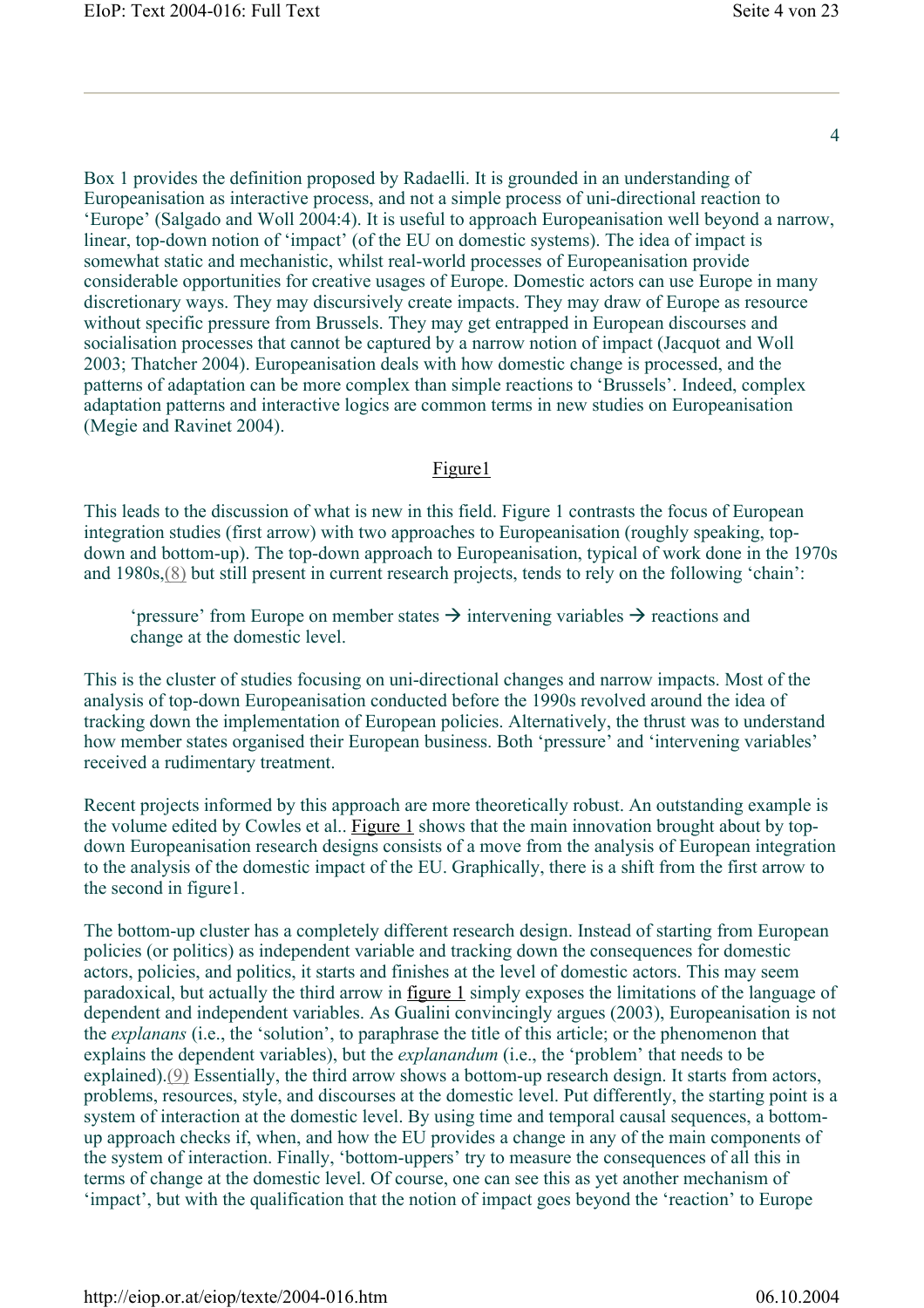and includes creative usages.

5

Let us illustrate figure 1 with an example. In a study on alcohol monopoly in Finland, Norway and Sweden, Ugland (2003) shows that at the beginning of the 'policy story' domestic policy actors were coping with alcohol as a problem of health policy. The advent of EU competition policy produced a re-formulation of policy problems. Alcohol policy is now subject to competition policy and to single market regulations. Countries like Finland can no longer maintain monopolies and at the same time export 'Finlandia' – a well-known vodka – throughout Europe by using monopolistic protection at home as power base. The very idea of alcohol policy, at the end of Ugland's story, has been recategorised as competition policy (as opposed to the previous categorisation in terms of health policy). This change, he argues, cannot be ascribed to any other force than EU policy. As mentioned, the story starts and finishes at the level of the domestic system of interaction.(10)

By doing so, Ugland avoids the pitfall of studies starting from European policies, directives and regulations and tracking down their implementation at the domestic level. The pitfall is one of prejudging the role of Europeanisation (Dyson 2002). How do we know that Europe is really affecting the logic of interaction at home? All in all, we observe change at the domestic level, but this may well be the result of some other processes.(11) It well may be that Europe is not important at all in terms of logic of interaction, even if directives and policies coming from Brussels have been implemented. With a research design like the third in figure 1, one can see if and when Europe changes the logic, and the analyst is also in a favourable position to observe when major alterations of the logic are produced endogenously at the domestic level or by more global pressures.

There are other interesting properties of the second-generation studies. To begin with, Europeanisation is not approached as a new form of theorisation with its own new vocabulary (like goodness of fit, see below). Rather, Europeanisation is seen as 'orchestration' of existing concepts and theories, with major theoretical import from comparative politics and theoretical policy analysis (Featherstone and Radaelli 2003:340). Secondly, whereas previous research considered Europeanisation an end state, recent research has embraced the notion of Europeanisation as a process (Goetz 2002). The question is not one of assessing whether a country has become Europeanised or not. As *explanandum* or 'problem', Europeanisation demands explanation of what goes on inside the process, not a simple black-box design in which one correlates the input 'EU independent variables' to the output 'domestic impact'. Thirdly, Europeanisation covers both vertical processes (from the EU to domestic politics) and horizontal dynamics. The EU may provide the context, the cognitive and normative 'frame', the terms of reference, or the opportunities for socialisation of domestic actors who then produce 'exchanges' (of ideas, power, policies, and so on) between each other.

Fourthly, although some authors still make the argument that a precise definition of Europeanisation should cover the homogeneising impact of the EU on 'specific institutions and practices across a wide range of state activities' (Page 2003: 163), the new approach makes a careful distinction between the definition of Europeanisation and its possible impacts in terms of convergence or divergence. Indeed, as will be shown later on, there is more empirical evidence pointing towards a differential impact of Europe than towards convergence. Thus, it is not surprising that Page has not found much support for Europeanisation as homogeneity. His definition of Europeanisation confuses the concept with its possible outcomes.

To conclude on the insights provided by bottom-up studies: Europeanisation is not a new theory. It is an approach that enables us to orchestrate exiting concepts and to contribute to cumulative research in political science (by drawing systematically on concepts and models produced by comparative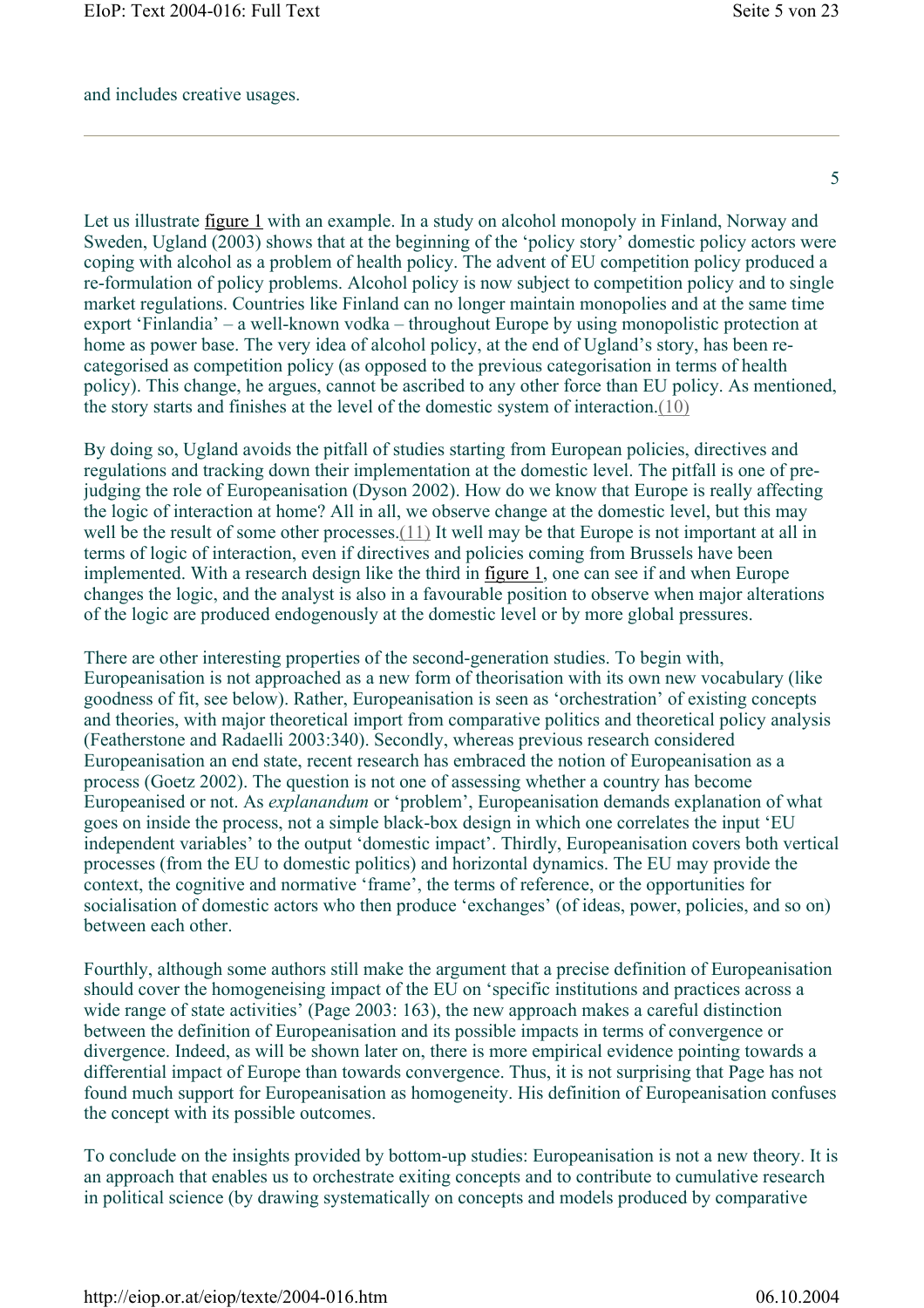politics and policy analysis). It is a process, rather than end-state. It is an *explanandum*, rather than an *explanans*.

6

### **2. Governance, institutionalisation and discourse**

There are three aims in this Section. The number of studies on Europeanisation is well in excess of what can possibly be reviewed here. However, they can be reduced to a limited number of 'deep interrogations' on the very nature of the process. Accordingly, the first aim is to show how Europeanisation can be seen as governance, as institutionalisation, and as discourse. These are three ideal-types, and most authors find it useful to mix them in order to provide empirically rich accounts. But the distinction sheds light on the nature of Europeanisation. To clarify: the differences in the three approaches to the 'deep interrogations' should not be exaggerated; perhaps they simply show the most important sides of the prism. The second aim is to illustrate a two-track strategy of inquiry. One the one hand, fundamental logic suggests that we focus on change (or lack of) and consider Europeanisation in the context of other possible factors of change, without pre-judging its role. On the other, the processual nature of Europeanisation should be acknowledged up-front. The third aim is to discuss the implications of this approach.

Let us commence with Europeanisation as governance. A number of authors (Bache 2003; Buller and Gamble 2002; Goldsmith 2003; Gualini 2003; Kohler-Koch and Eising 1999; Scharpf 1999; Winn and Harris 2003) treat Europeanisation as a process of governance. Bache anchors his analysis to contemporary models of governance, such as the 'differentiated polity' model put forward by Rod Rhodes (1997). Goldsmith and, more explicitly, Gualini, draw systematically on multi-level governance. Kohler-Koch and Eising (1999) argue that Europeanisation is a process of changing understandings of governance in Europe. To illustrate, Europeanisation has modified shared notions of governance in EU member-states by establishing the principle of partnership between private and public actors, and by inserting regions into a complex set of layers of governance.

This way of making sense of Europeanisation has the advantage of contributing to cumulative research in political science. Instead of assuming a *sui generis* 'nature' of Europeanisation, one can relate it to our knowledge of governance. Future research informed by 'Europeanisation as governance' could tackle the thorny issue of whether Europeanisation produces new governance, or hybrids of existing forms of governance. Another interesting question for this approach relates to normative implications: is Europeanisation producing good and legitimate governance in Europe? Or is it reducing social policy-making capabilities at the domestic level without compensating this with a model of 'social Europe' to be delivered by EU institutions (Scharpf 1999, 2001; Mair 2001:47)?

Without denying that Europeanisation is eminently about governance, a second group of authors has put emphasis on Europeanisation as institutionalisation (Cowles et al. 2001, Börzel 2004; Kurzer 2001; Olsen 2002; Radaelli 2003a). The definition in box 1, indeed, refers to Europeanisation as processes through which formal rules and informal ways of doing things are first discovered and experienced in the EU context and then institutionalised inside the logic of behaviour of domestic actors. This is pretty close to the idea of institutionalisation of Europe proposed by Stone Sweet, Sandholtz, and Fligstein (2001). The difference is that the latter make a case for the growth of supranational governance along revised neo-functionalist lines, whereas the object of Europeanisation is elsewhere, as illustrated above. Cowles et al.'s (2001)(12) approach institutionalisation as the emergence of distinctive structures of governance – the proof that the different visions are often complementary rather than mutually exclusive. Their take on institutionalisation is quite distinct in that it is based on the claim that the exclusive factor producing domestic change is the misfit between the domestic and the EU level. Put differently, in order to create domestic change, 'Europe'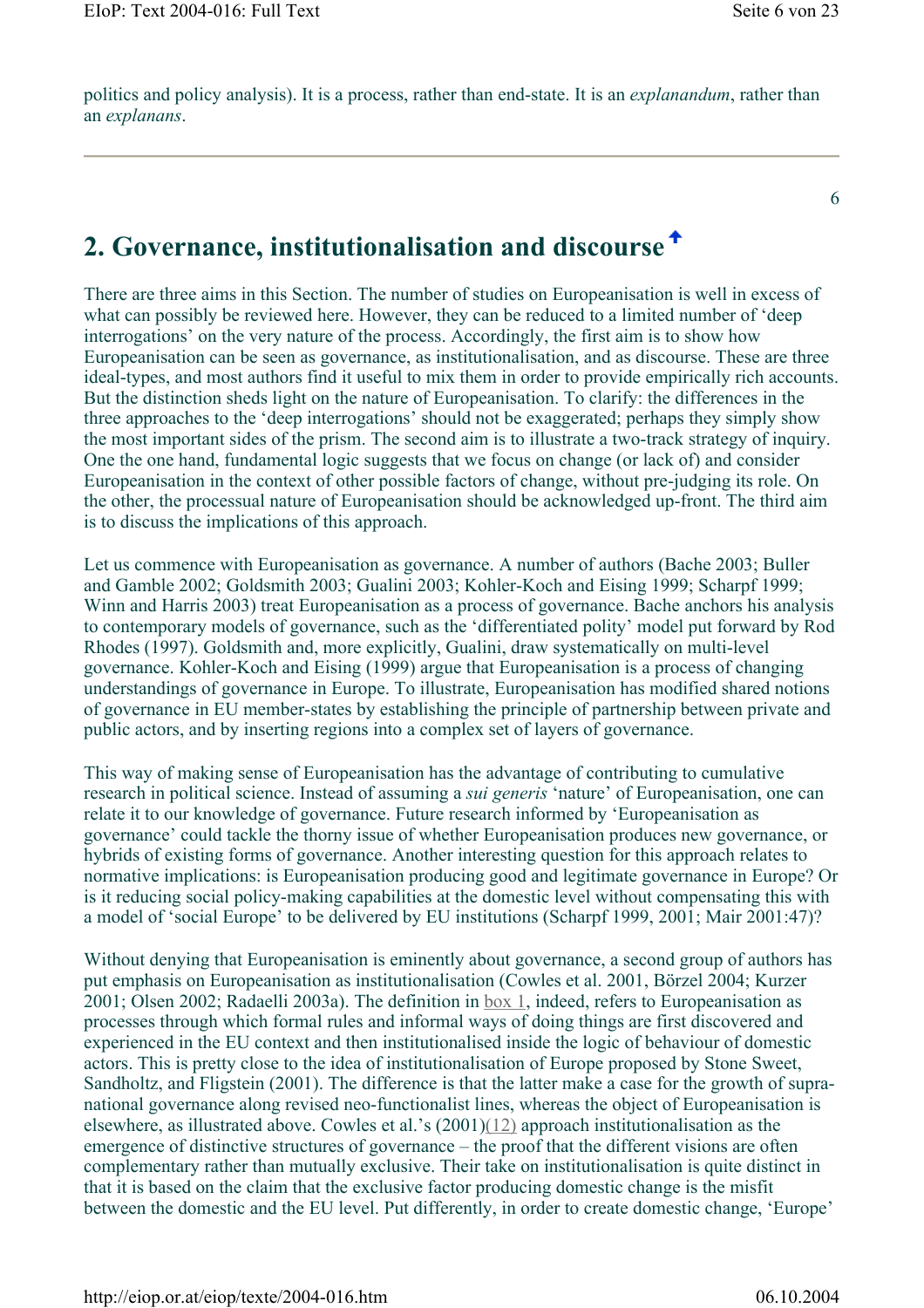must be somewhat uncomfortable for domestic institutions.

7

As mentioned, the causal chain of institutionalisation starts with adaptational pressure (created by misfit) and proceeds through two different possible pathways. The former is based on resource redistribution and the role of actors in an opportunity structure altered by EU variables. The latter is more social constructivist and hinges on processes of socialization. Börzel and Risse (2003) account for specific intervening variables. When pressure operates as new opportunity structure, the intervening variables are the number of veto players and supporting formal institutions. Veto players and formal institutions convert new opportunities into concrete redistribution of resources, and thus contribute to differential empowerment. When pressure is instead channelled through collective understandings and norms, norms entrepreneurs and cooperative informal institutions can facilitate socialisation and social learning. In turn, socialisation and learning contribute to the institutionalisation of norms and to the development of new identities. To conclude, this is a threestep framework based on adaptational pressure, mediating factors, and domestic change.

The major criticisms to Börzel and Risse boil down to the observation that this is not the only way things work. There are examples of Europeanisation without major adaptational pressure. Domestic actors can use 'Europe' even in the absence of pressure. They can adapt domestic policy and produce change independently of pressures arising out of institutional misfit (Knill and Lehmkuhl 1999; 2002; Thatcher 2004, Jacquot and Woll 2003). Add to this that the degree of fit is discursively and socially constructed, it is not an objective measure. Much of the debate on welfare state reforms in Southern Europe, for example, is between those who argue that domestic policies are in line with European constraints (such as the stability and growth pact), and those who think that the fit between domestic policies and 'Europe' is poor, and hence major reforms are needed. All in all, the 'goodness of fit' framework is somewhat excessively structural. There is not enough room for agency. True, actors are not completely neglected, but they act only in response to pressure. Instead, actors can also choose and learn from Europe outside adaptational pressures (Jacquot and Woll 2003:3). Thatcher (2004) shows how domestic reformers have been able to use the European telecommunication policies by transforming minimum pressure into large domestic change through a variety of discursive and bargaining strategies. Structural pressure would have predicted limited change. In order to understand the magnitude and the process of change, one has to enter domestic actors and their creative usages of Europe.

The framework of institutionalisation, however, cannot be reduced to the goodness of fit propositions. Other authors have gone much further. Gualini, for example, blends multi-level governance with institutionalisation to show how policy change can create major institutional transformation – a point that chimes with Giuliani's observation (2001) that Europeanised policies impact on polity. This makes the analysis of Europeanisation much more dynamic. Instead of separating the domains of policy, politics, and polity (as Börzel and Risse do, 2003), one can investigate the dynamic relations between policy change and macro-institutional structures. Deep down, one can see the research agenda suggested by Theodor Lowi many years ago ('policies determine politics') rejuvenated by these recent developments.

Giuliani (2004) links explicitly new institutional theory (specifically, the organisational theory of institutionalisation) and Europeanisation. He argues that 'Europeanisation as institutionalisation' means essentially that

- 1. the EU is specialised and differentiated,
- 2. there is self-validation of the EU,(13) and
- 3. EU decisions cannot be derived from the utility functions of one or a stable group of member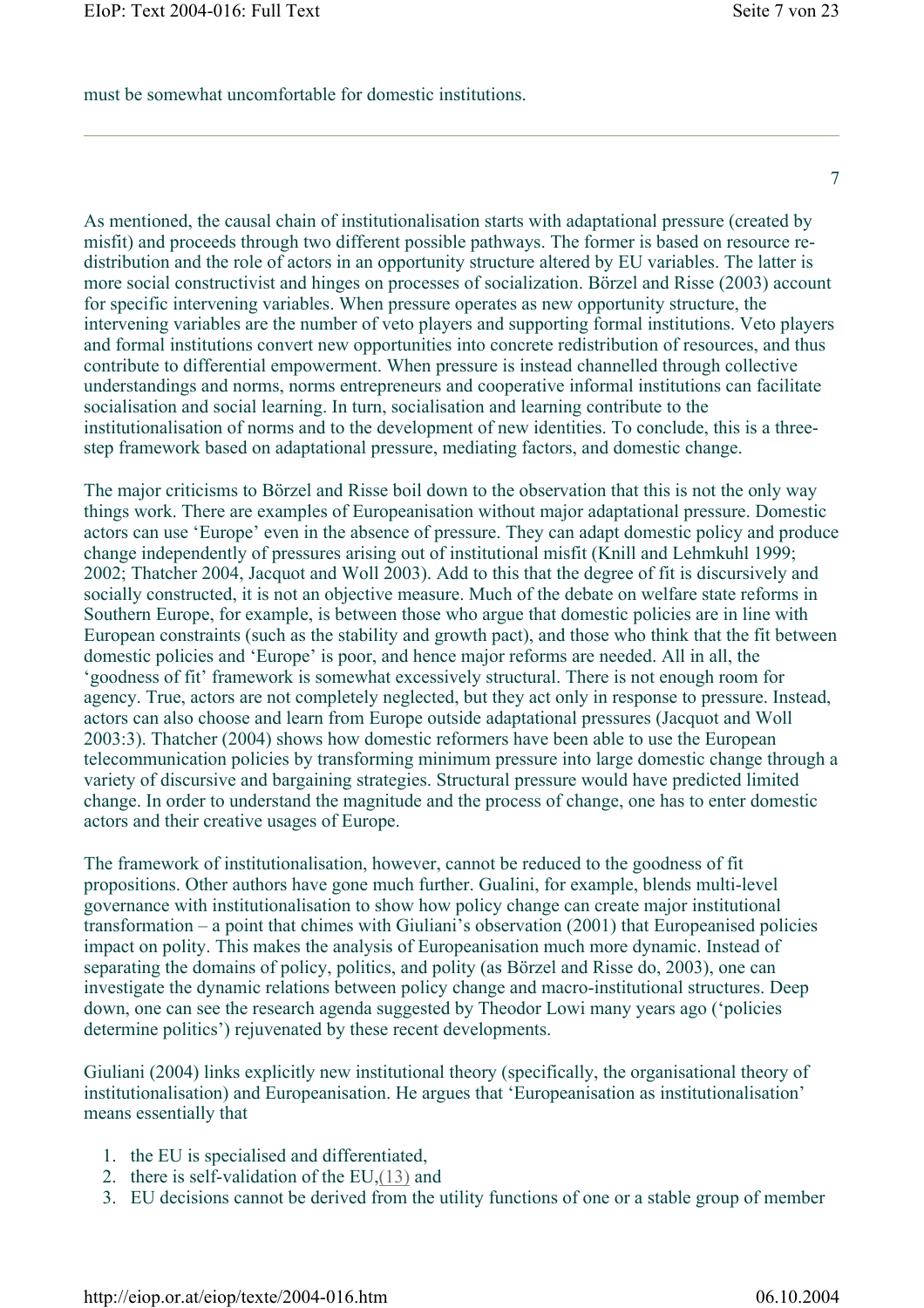states.

By putting Europeanisation on solid neo-institutional tracks, this suggestion sheds light on the 'deep nature' of Europeanisation. It tells us that it is a process through which the EU gains its own autonomous meaning and self-validation within the logics, cognitive frames, and norms of behaviour of domestic actors. We will turn to the implications of this point in a moment. But we need to introduce the third framework first.

The third understanding is Europeanisation as discourse. This claim has been made by Hay and Rosamond (2002) and Kallestrup (2002). Policy-makers and stakeholders construct Europe through language and discourse. In turn, discourse is cast in different forms, from rhetoric (Schimmelfennig 2001) to policy narratives (Radaelli 1999). Hay and Rosamond note that Europeanisation can be the vehicle through which discourses on globalisation are institutionalised in domestic politics. Schmidt and Radaelli (2004; see also Schmidt 2002) look at discourse in its institutional setting. They use the notion of discursive institutionalism. Discourse has a transformative power in EU policy and politics, but in order to understand if and when Europeanisation produces change, one has to situate discourse in its institutional 'riverbeds'. Turning to figure 1 one more time, discourse can change the preferences of actors, reformulate policy problems, make a style more confrontational or more cooperative, and can also increase or decrease the value of resources (for example by contesting the legitimacy of corporate actors).

Yet discourse is not just language. It is also an interactive process. Indeed, it is a set of ideas *and* an interactive process. The ideational dimension itself divides into two activities: a cognitive activity which enables actors to make sense of reality (drawing on knowledge, policy analysis, information about problems, actors, and resources) and a more normative activity of assessing and judging reality, which thus refers to the world of norms, values, and principles. The interactive dimension of discourse covers the relations between policy-makers at the stage of policy formulation (how they convey meanings, in which institutional forums, through which acceptable norms of behaviour and expression), and how policies are communicated to the public.

# **3. Making sense of Europeanisation**

It is clear that the three different answers to the deep interrogation about the nature of Europeanisation are not mutually exclusive. Most authors consider more than one framework.(14) Let us try to take stock of these complementary frameworks then. One first element in common to the three approaches is the emphasis on domestic change. This is a convenient point of departure. Change or lack of change may be difficult to measure. Some aspects of change are subjectively (and often discursively) defined. Yet domestic change or lack of it provides a clear focus for the analysis of Europeanisation as process. The question to address is how does one know that change is correlated or caused by Europeanisation, and not by other variables. We have already mentioned the danger of pre-judging the impact of Europeanisation. Other variables, like globalisation and domestic politics, may matter more than Europeanisation (on the 'globalisation versus Europeanisation' debate see: Verdier and Breen 2001; Fligstein and Merand 2001). The problem is compounded by the strategy of political leaders to disguise globalisation or domestic politics under a discourse of Europeanisation – either by blame-shifting strategies or by using the appeal of Europe to add legitimacy to choices originating at home.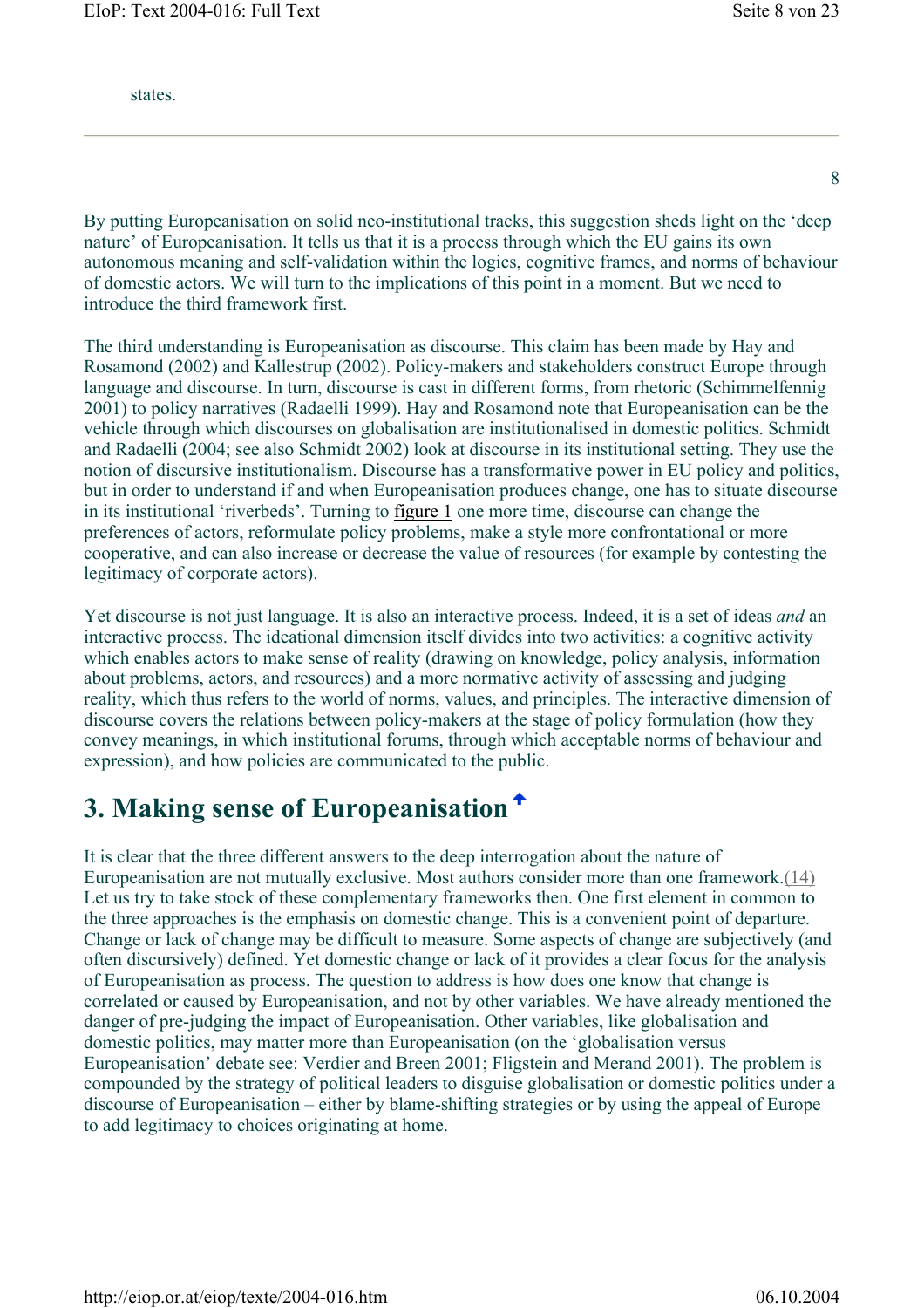One can try to reduce the probability of making mistakes by using simple devices. The first rule is that Europeanisation, in order to produce domestic change, must precede change. This is not as simple as it seems. Europeanisation often covers slow processes of socialisation of domestic elites into European policy paradigms. These processes may co-evolve with national processes of redefinition of policy paradigms. The result is that it is not really clear whether Europeanisation has overtaken domestic processes or just added to them. Take the case of Italian elites in Economic and Monetary Union. Prior to Maastricht, the experience of the Exchange Rate Mechanism had certainly contributed to the socialisation of Italian elites into a framework of sound finance and policy coordination. But during the same years a slow process of re-definition of monetary policy was under way at home, with the divorce between the Treasury and the Bank of Italy and the rise of monetarist ideas at the level of elites (Dyson and Featherstone 1999). In these circumstances, it is not easy to show whether Europeanisation precedes domestic change or not.

In any case, the limitations of the *post-hoc, ergo propter hoc* prediction are well-known. A process can take place before another without necessarily being correlated with it, let alone be the cause. This suggests a second control, based on mental counterfactuals. Would change have taken place anyway without Europeanisation? Take the example of alcohol monopoly mentioned above. Would Finland and Sweden have re-defined alcohol monopolies as a problem of competition policy without the activism of the European Commission and the treaty obligations on state aids and competition? Now take the example of Italy and EMU. Would Italy have moved to a sound finance paradigm and limited budget deficits without the role played by the European 'constraint'? Would this country have found its own way to macro-economic stability without the fear of being left out of the Eurozone?

Counterfactual analysis is a relatively common device in international relations and comparative politics. Yet in order to perform it correctly one has to specify a number of 'alternative mechanisms'. This is where the third device to control hypotheses enters the scene. It refers to the explicit formulation of rival alternative hypotheses. All too often research on Europeanisation is not clear enough on how globalisation or domestic politics (to mention the classic rival alternative hypotheses) could have produced change. Research designs based on bottom-up approaches provide powerful controls for alternative hypotheses, but only if the alternatives are clearly formulated at the outset. Otherwise there is the risk of examining the evolution of policy and politics at the domestic level without awareness of what else (apart from Europeanisation) can affect the system of interaction. Put bluntly, the risk is one of not 'seeing' rival mechanisms at work.

The three views of Europeanisation sit comfortably with these controls. Perhaps some 'Europeanisation as discourse' advocates would reject the positivist bias of this methodology. But to be frank, most people looking at Europeanisation as discourse are outside the post-modernist camp and still operate by dint of the logic of scientific inquiry and empirical analysis. Another possible exception comes from the 'goodness of fit' school. In this school, the issue of whether 'Europe' precedes 'domestic change' is not problematic: the study of Europeanisation – they would argue – exists only insofar as there is a clear 'EU origin' (policy or politics). Starting from this origin, the analyst tracks down adaptational pressure and investigates lack or presence of change. But most of the studies seem to point towards three important elements: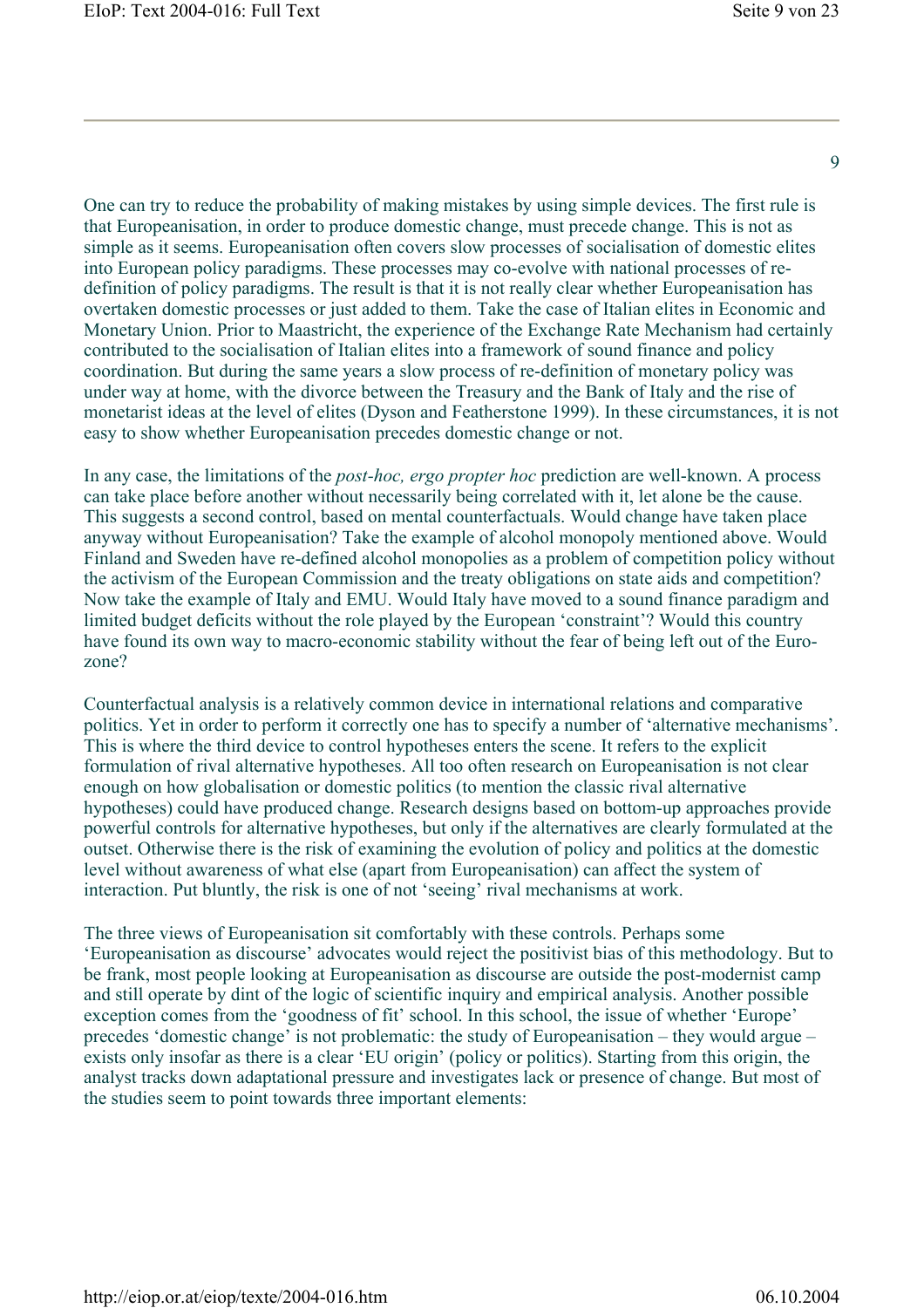- 1. There is Europeanisation when the logic of domestic political actors changes. This happens when elements of EU policy-making become a cognitive and normative 'frame of reference' (Muller 1995; Surel 2000) and both the logic of action and the logic of meaning are guided by Europe. Think of Europe as the 'grammar' of domestic political action.(15)
- 2. Europeanisation is change both in the sense of responses to EU pressures and in the sense of other usages of Europe which do not presuppose pressure.
- 3. Europeanisation is a process consisting of complex sequences and time patterns.

The reference to time and sequences is not trivial. One implication of getting the time dimension right is that it can avoid classic pitfalls in causal analysis. There are areas like justice and higher education where many initiatives of cooperation have not taken place in the context of EU processes (Megie and Ravinet 2004). Yet there may be cases in which these initiatives have been facilitated by tentative Commission's white papers and socialisation processes orchestrated by the European Commission. One may well find that that the Commission failed to create consensus on 'genuine EU measures', and cooperation among certain countries proceeded along non-EU tracks. But these tracks would not have been discovered if the Commission had not contributed to agenda setting and socialisation.

The presence of fully-fledged European policies in a certain domain is not a pre-condition for Europeanisation. Irondelle (2003) shows how French military policy has become Europeanised even if EU policies in this area have never taken off. Despite the absence of EU policies, the cognitive and normative policy frames of French policy have been gradually and increasingly re-defined along European lines. Irondelle does not argue exclusively in terms of socialisation. He demonstrates how some pressure and rational calculations have been part of the picture. His explanation is compatible both with rational choice and social constructivism. Another implication is that Irondelle reaches his result only by getting the time dimension and the sequences right, as shown by his process-tracing design (Irondelle 2003: 214). To conclude, Europeanisation does not require the formulation of EU policies, but processes of socialisation are not a sufficient condition for Europeanisation. There may be considerable socialisation without policy change at home. It is only when socialisation to Europe is followed by domestic change than one can speak of Europeanisation.

Socialisation is not even necessary in processes of Europeanisation without EU policies. One can imagine a process of negotiation of EU directives for, say, liberalisation, that remains stymied and controversial for several years. Decisions at the EU level do not materialise, and beliefs remain polarised. Yet policy-makers from countries adverse to liberalisation may feel that they will loose the battle one day, and in order to suffer less later decide to launch a limited process of liberalisation now. Controlled liberalisation ex ante is better than imposed liberalisation ex post. In this case, Europeanisation is not the product of socialisation, but of more rational mechanisms of anticipated reactions.

Another advantage of this approach is that it gets rid of the confusion between up-loading and downloading. There has been some discussion on whether Europeanisation refers only to the process of downloading policies, or should also include the activities of up-loading preferred policies in the context of EU policy formulation and EU decisions (see Börzel 2002 on up-loading and downlaoding). An understanding of Europeanisation based on the three elements mentioned above (Europe as logic and frame, change, and time-sensitive analysis) does not need to postulate a simplistic life-cycle of policies.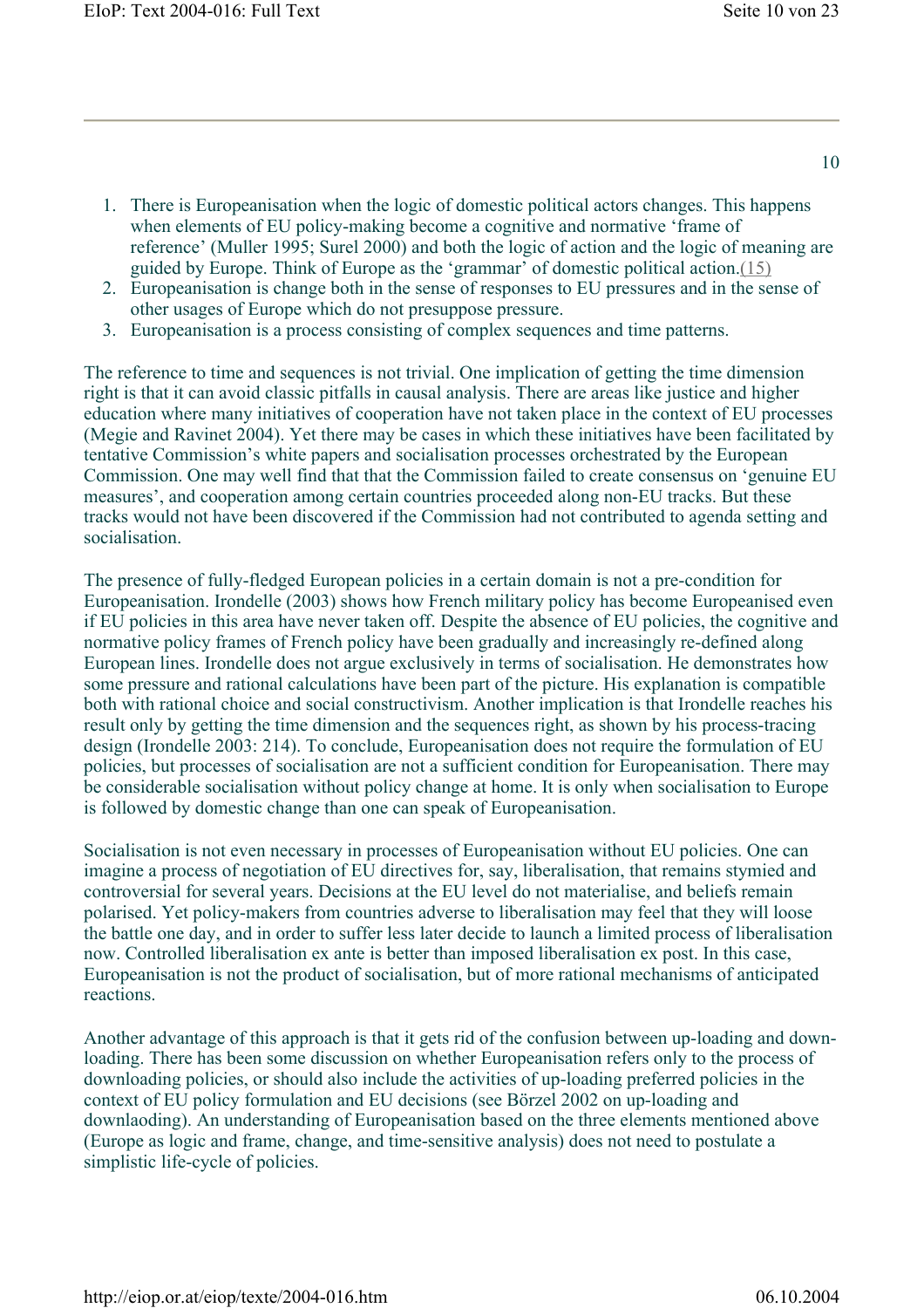Failed up-loading may nevertheless lead to some repercussions and re-orientation at home. Downloading can make a marginal impact on domestic policies, but there may be more horizontal processes of benchmarking and cognitive re-orientation in the same policy area eventually conducive to change. In this case again, what matters is change at home, of the type that can be captured by bottom-up research designs and careful process-tracing.(16) Box 2 sums up the results of our discussion.

#### **Understanding Europeanisation (box 2)**

*Europeanisation takes place when:* 

The EU becomes a cognitive and normative frame, and provides orientation to the logics of meaning and action.

There is a process of change, either in response to EU pressure or as usage of Europe.

#### *What do we gain from this understanding?*

The time dimension: temporal causal sequences matter. They show how causation works, and how actors, resources, problems change over time. They show if, when, and how Europeanisation has an impact on the domestic context. The logic of meaning requires a time-sensitive design to be observed and analysed.

Removing the confusion of up-loading and down-loading. Europeanisation is both 'pressure' and 'usage'.

Identification of research designs. Only bottom-up research designs can inform on whether change is triggered by pressure or usages.

Clarifying the distinction between EU policy and Europeanisation. The latter does not presuppose the former.

Clarifying the role of socialisation processes. Socialisation is neither sufficient, nor necessary condition for Europeanisation.

# **4. How Europeanisation produces domestic change**

In order to analyse and measure the power of Europeanisation, one has to think of mechanisms. We have already touched upon one of these mechanisms, the goodness of fit. But now it is useful to proceed more systematically. A number of building blocks for the analysis of mechanisms have already emerged. Europeanisation is about governance and processes. It covers both cases in which EU policies exist, and other cases in which EU-level discussion does not end up with policies, yet domestic actors re-orient their behaviour because 'Europe' has become the common grammar. This re-orientation can be explained by preference change within socialisation, but can also be the result of more rational calculation and anticipated reactions. Finally, Europeanisation can be both 'vertical' (as shown by the discussion on up-loading and downloading) and 'horizontal'.

#### Table 1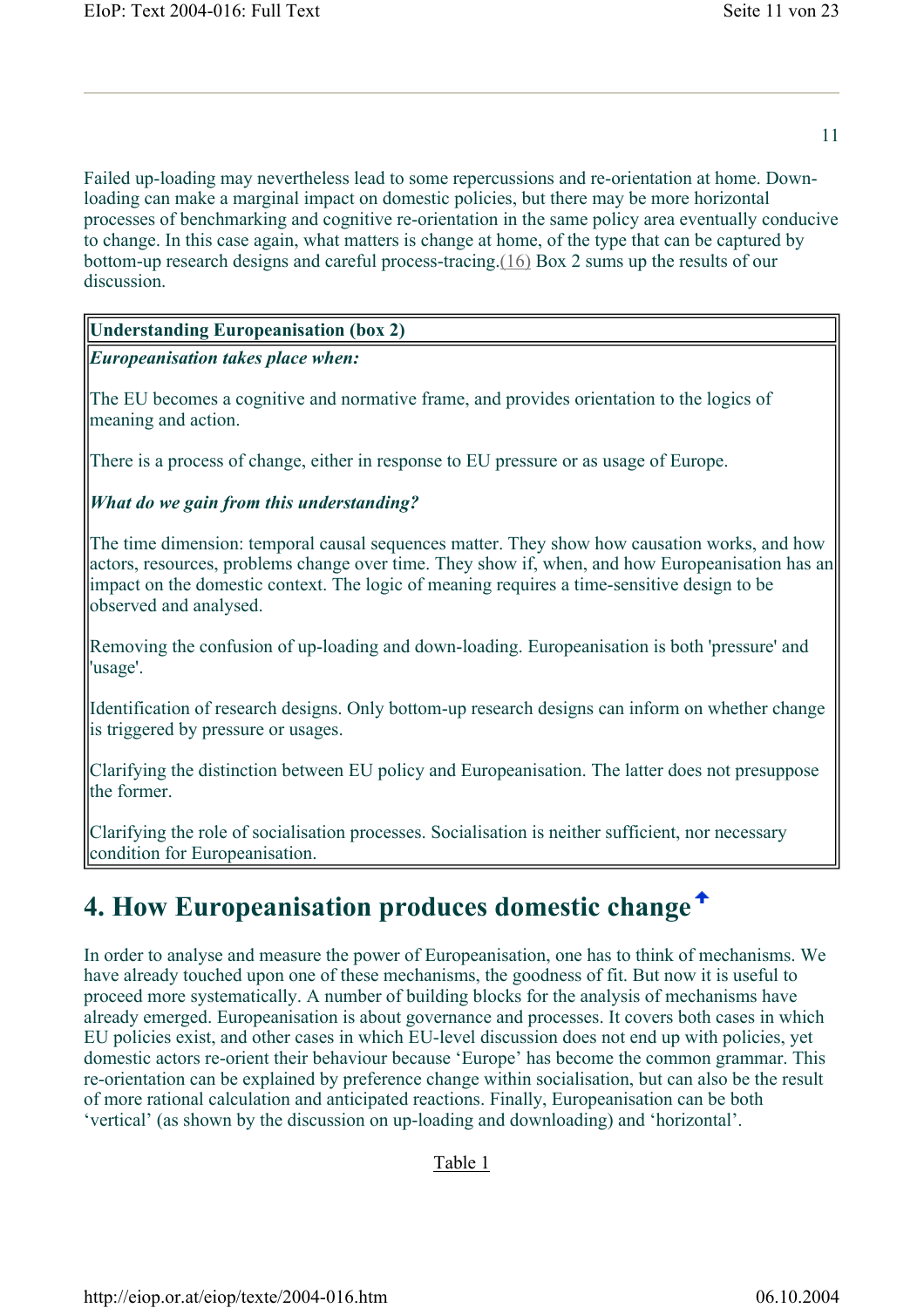Table 1 (adapted from Bulmer and Radaelli 2004) introduces the different mechanisms and links them to governance. There are at least three different modes of governance in the EU policy process. They can be described as bargaining, hierarchy, and facilitated coordination. Bargaining and negotiations are not exclusive of policy formulation. There is a lot of bargaining at the level of domestic actors and between governments and the EU when directives are transposed into national legislation and implemented. Compliance can also be seen as negotiation. Actors can bargain over sanctions, but also in terms of interpretation of rules (Tallberg 2002). When actors bargain, the main mechanism of Europeanisation is adaptation as a result of anticipated reaction. Domestic actors formulate expectations of what the result of negotiation may be. They may calculate that it is better for them to change before the process of bargaining is concluded in order to gain some credits at home, or to limit the negative consequences of future decisions. Alternatively, one can see bargaining as a *sui generis* process of socialisation, and hypothesise that preferences may gradually change in the context of long processes of negotiation. Although the default explanation of change at home is in terms of opportunity structure (last column in table 1), there is some limited mileage for learning.

The second mode of governance is hierarchy. The EU governs hierarchically in two different ways. It can produce policies of positive integration that 'correct' the results of the market. Or it can engage in negative integration, by striking down the barriers to the market (Pinder 1968; Scharpf 1999). Whether the EU does this via Commission's direct activity (competition policy), Council's legislation, or the jurisprudence of the European Court of Justice is not relevant for our discussion. They are all forms of governance by hierarchy. The key difference between positive and negative integration is the presence or absence of EU models. In positive integration, more often than not the EU produces its own model of how policies should look like. As there is a model, there is some form of adaptational pressure. Not the same pressure for every member state, of course. If pressure if very high, member states will not have the capability to change. The model is far too distant from their policies. One can think of the difficulty of countries like France to follow the EU templates for the liberalisation of electricity. At the opposite pole of the spectrum, if adaptational pressure is very low, because EU and domestic models are compatible, there is no need to change things at home. The result is that major change is predicted in cases of manageable misfit. Overall, this is a vertical mechanism.

When the EU engages with negative integration, there is no major model or EU template. All the EU imposes hierarchically is the 'level playing field'. Lack of discrimination between residents and nonresidents is a typical example. ECJ jurisprudence striking down barriers to trade and freedom of establishment is another. Negative integration is imposed hierarchically on member states, but the final outcome depends on the propensity and capacity of governments to engage in regulatory competition. As such, the mechanism is more horizontal than vertical. It is not at all a matter of fit or misfit. It is a matter of willingness and capability to change domestic policies in order to attract capital and highly-skilled labour.

The problem is that we still do not know much about regulatory competition.(17) The idea of races (to the bottom or to the top) does not help much. Policies and legal systems of different countries do not compete the same way two companies compete in terms of prices. For example, a country may well reduce a tax rate in order to attract corporations, but firms will change their location on the basis of a number of variables, including the quality of the labour force, the presence of major risks such as organised crime, and transport costs. A tax rate does not provide information on how taxes are enforced. A recent review of regulatory competition in Europe (Radaelli 2004) did not find much evidence of this mechanism in Europe, probably because aggressive competition necessitates a transparent and fundamentally open market, and many EU markets are still somewhat opaque and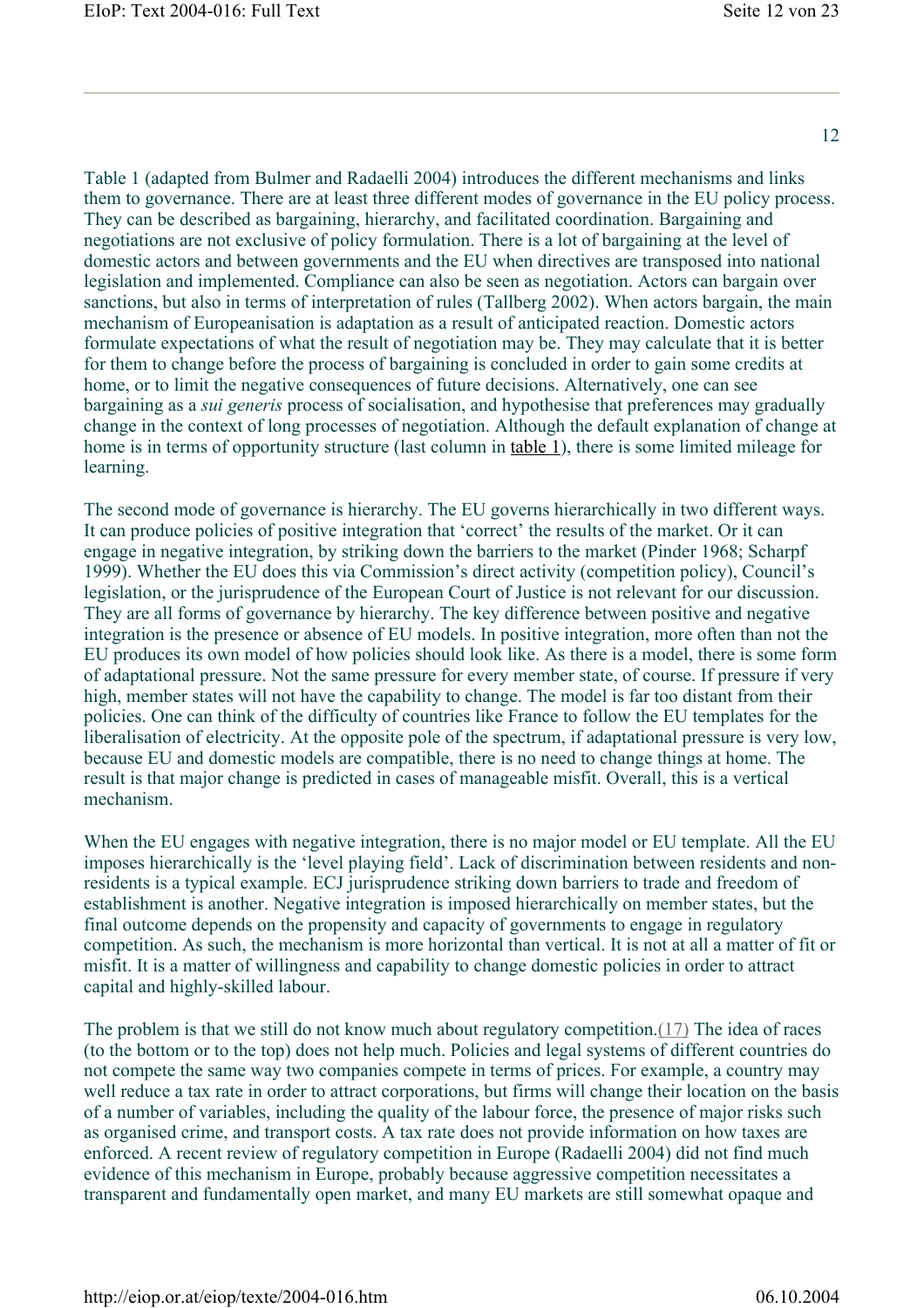protected.

13

The final mode of governance is facilitated coordination. When the EU uses this mode, it operates like a forum for discussion and a platform for policy transfer. Some forms of facilitated coordination have been around for a while, and not only in the EU, as shown by the literature on soft-law (Schäfer 2004; Snyder 1994). However, facilitated coordination has been re-discovered and improved in connection with the Lisbon agenda to make the EU 'the most competitive knowledge-based society in the world' (Joao Rodrigues 2004).

Under facilitated cooperation, the EU organises cooperation among member states, but does not produces European legislation. It produces opportunities for learning – the default explanation of Europeanisation for this mode (table 1, last column).

This mode of governance is typical of benchmarking exercises. For example, the directors of better regulation programmes of the EU meet routinely to discuss good practice in public management reforms and to assess the quality of regulation at the domestic and EU level. The aim is to facilitate learning from each other and diffusion of good practice. With the open method of coordination, governance by learning, socialisation, and policy transfer have been codified and somewhat institutionalised. There is a lively debate on whether the open method of coordination can deliver or not (Borras and Greve 2004; Ferrera et al. 2002, Radaelli 2003b, Scharpf 2002, Wincott 2003). In terms of Europeanisation, it is difficult to show that some domestic policy changes are a result of the open method of coordination rather than the consequences of domestic politics. It is not easy to measure the power of soft law, learning, and peer pressure. There is more research at the theoretical level than systematic empirical evidence. When available (Borras and Greve 2004; De la Porte and Pochet 2002; Bonoli and Bertozzi 2002, Radaelli 2003c), empirical research shows that in some policies Europeanisation by facilitated coordination proceeds by ideational convergence, that is, changes of the cognitive and normative frames used by domestic policy-makers. This does not mean convergence of domestic policies, of course. Indeed, one sceptical line in the debate is that the open method of coordination has created a community of discourse, but no real change in labour market, pensions, and social inclusion – unless these changes are pushed by more concrete domestic processes of politics and policy-making.

Indeed, the literature on policy transfer tells us that effective transfer requires more than governance architectures like the open method of coordination. It also requires robust networks of stakeholders that facilitate the adoption of new policies at home, a strong civil society, and administrativepolitical capability to consciously modify, edit, and adapt foreign experience to national circumstances (Jacoby 2000, Rose 2002). Although the open method of coordination has produced momentum for the discussion of political sensitive reforms of the welfare state, its potential in terms of Europeanisation is limited when the domestic coalitions for reforms are weak, or the stakeholders do not engage creatively with the imported institutional models.

### **5. What does the evidence tell us?**

To report on the empirical results achieved by the literature is not an easy task. The results of the major projects completed by teams of scholars are of course available (Cowles et al. 2001, Héritier et al. 2001, Featherstone and Radaelli 2003; Hix and Goetz 2000; Knill 2001; for Germany see Dyson and Goetz 2003). But they vary depending on the different frameworks employed by individual authors. As mentioned above, Europeanisation can be approached as governance, institutionalisation, and discourse.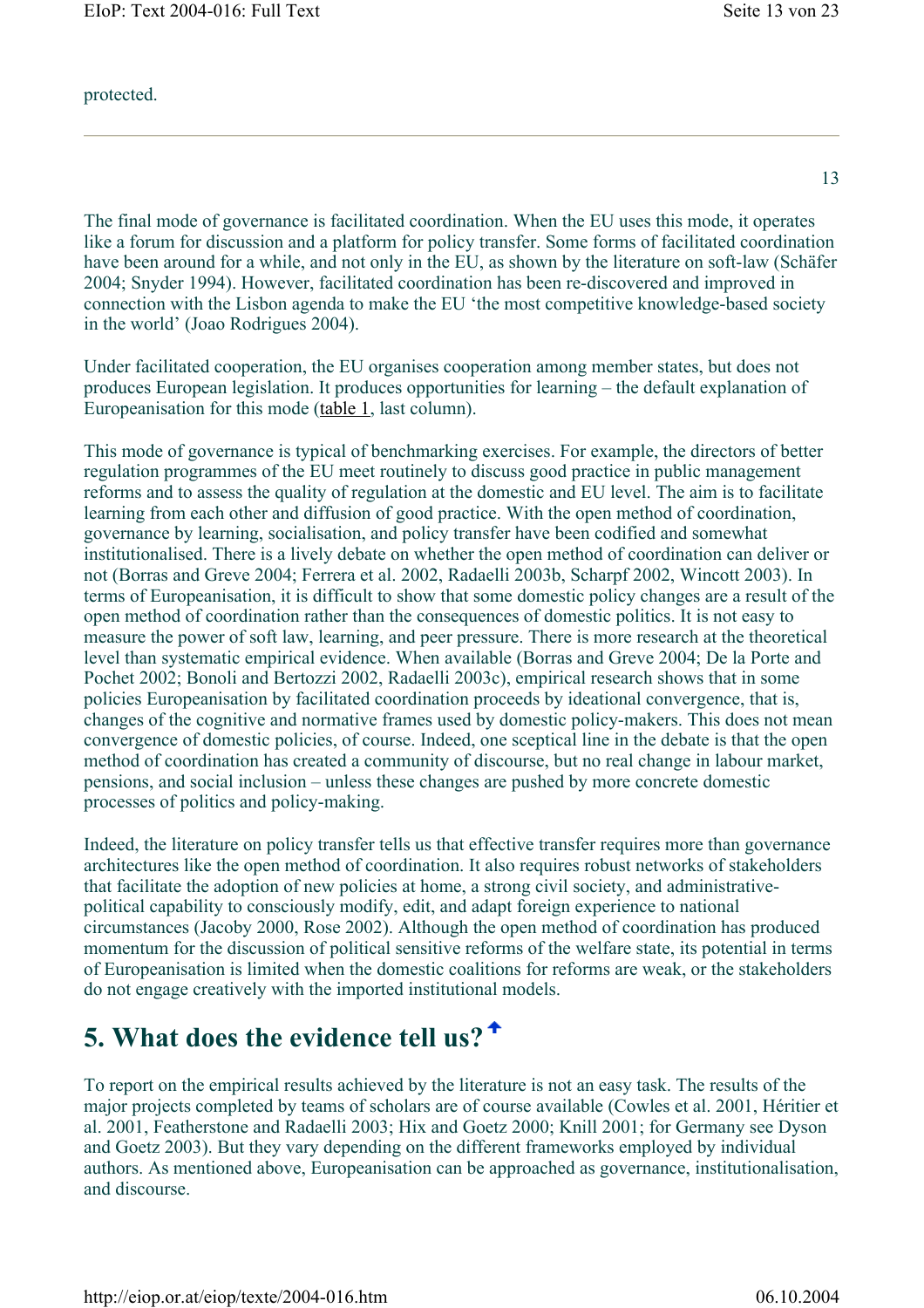Further, the notion of impact embraced by authors like Risse and Börzel refers to vertical mechanisms of adaptation. For them, evidence should point out to change as result of adaptational pressure. They approach Europeanisation as *explanans* rather than *explanandum*. By contrast, authors interested in facilitated coordination and 'framing mechansims' (Knill and Lehmkuhl 2002) search for evidence that does not necessarily arise out of adaptational pressure. In more discursive approaches, Europeanisation is investigated as a problem (that is, an *explanandum*). Mörth (2003) and Kallestrup (2002), for example, are interested in the process of editing and translating EU ideas and paradigms into national policy.

Five results stand out, however. Firstly, the evidence on the Europeanisation of public policy is more robust than the evidence on the Europeanisation of political competition, state structures, and the polity domain. Some policies are more impermeable than others to 'Europe' (Bulmer and Radaelli 2004), as shown by the difference between competition and environmental policy, on the one hand, and higher education and justice, on the other.

One limitation of the current literature is that it works in a 'compartimentalised' manner by considering only one dimension at the time and ignoring the others. The most exciting projects, however, have shown that the three dimensions (politics, policy, and politics) interact, often in subtle and indirect ways (Giuliani 2001; Gualini 2003; Ladrech 2002). This is the second result. Europeanised policies change state-society relations (see Cowles et al. on pressure groups), empower technical bureaucracies, change the institutions of economic policy (Dyson 2002), transform the cultural and organizational 'governance software' of departments (Jordan 2003), transform the operating environment for party politics (Ladrech 2002), and enable domestic actors to tilt the balance of power between regions and central government (Bull and Baudner 2004). The adage that 'policies change but politics and polity do not' is obsolete. Europeanisation has therefore an important message for those who are interested in how governance is changing in Europe.

Thirdly, and (to some extent) consequently, the linkages between policies and the political-polity dimensions lead to an increasing stickiness of the national (and often regional) and European levels. There is no fusion of the various levels, but if Europe becomes the grammar of domestic political action and if the external environment becomes endogenous, the different levels may collapse in one dimension of Europeanised political action.

However, Europeanisation is not convergence. Even in cases of convergence, the pattern is more one of clustered convergence (Börzel 2002; Goetz 2002) than of uniform convergence across Europe. The idea is that countries with the same structural characteristics respond with similar strategies to the opportunities and constraints provided by Europeanisation. However, it is difficult to generalise across policy areas, as the same country often responds in dramatically different ways to Europeanisation, depending on the constellation of actors and resources available in policy areas.

Convergence should be measured along a continuum. At a minimum, convergence means that domestic policy-makers share 'European' vocabularies. If Europeanisation produces a convergence of paradigms and ideas of good practice, one can also speak of ideational convergence (Radaelli 2003c). The next stage is convergence at the level of decisions. When similar decisions are implemented in a relatively uniform way, the degree of convergence increases. Finally, one can imagine the case of convergence in outcomes. Future research should discuss more systematically types of convergence. More importantly still, it should expose the implicit theories of implementation contained in claims about convergence. For example, empirical studies routinely confirm that even hierarchical modes of governance in the EU do not produce policy convergence.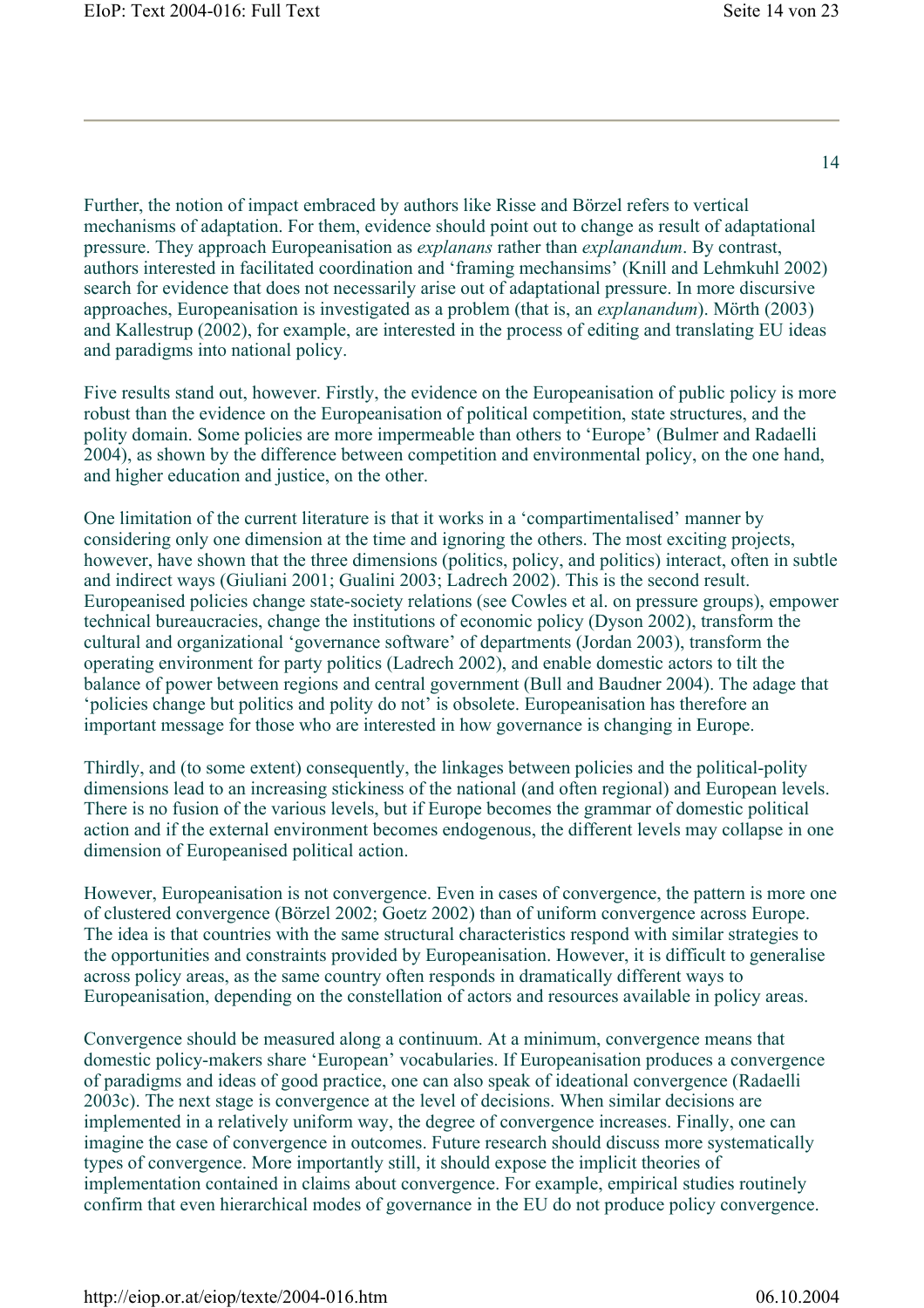But to imagine convergence of outcomes in the EU requires a theory of implementation close to the ideal-type of perfect, rational, chain-of-command administration. This is tantamount to ignoring the last thirty years of implementation research. Another example of the misunderstandings about convergence is provided by the discussion on the limitations of facilitated coordination. If one argues that the open method of coordination is failing because it is not delivering convergence, one is neglecting the basic fact that facilitated coordination acknowledges diversity and different models of capitalism up-front. More generally, the whole issue of convergence in the EU should be framed in the context of the principle of subsidiarity.

To conclude the discussion of convergence, this is not a top-down process. In his analysis of competition policy in the UK and the EU, Zahariadis (2004) finds that even pace-setters like the UK may not be interested in up-loading their model (i.e., they may not be interested in contributing to the development of EU policy). The resulting incongruence between the EU and domestic model does not necessarily produce change (much less convergence) at the domestic level (Zahariadis 2004:69). The EU and the UK models of competition policy have not converged for years. When they did converge, this was not the result of the pressure from above, but the outcome of domestic political processes. So, although the EU may provide an 'activating stimulus' for convergence, the actual process is driven by domestic politics (Zahariadis 2004:70)..

Fifthly, empirical research has begun to examine the impact of Europeanisation in the context of other possible pressures for convergence, such as globalisation and international policy diffusion. Levi-Faur (2004) has argued that the impact of Europeanisation in electricity and telecommunications decreases when one performs these controls, for example by comparing patterns of privatisation in the EU with similar patterns in Latin America. However, although the overall direction of policy change may not be predicted by Europeanisation, the latter may explain the scope of change and final outcomes – a point on which the discussion is fully open.

### **6. Conclusions: Where do we go from here?**

Let us go back to the initial question about progressive problem shifts and set of puzzles. What is the potential of Europeanisation as research agenda? It provides a valuable shift of focus by generating a set of questions for the analysis of the interplay between different levels of governance. Indeed, Europeanisation may contribute to our understanding of the changing nature of governance and the state by endogeneising international governance in the models of domestic politics and policy. However, Europeanisation is not a new theory. It is a way to organise our concepts and to contribute to the normalisation of political science (Hassenteufel and Surel 2000) by drawing systematically on comparative politics, international political economy, international relations, and policy analysis. Europeanisation is compatible with the different angles suggested by the disciplines of politics and international relations (Featherstone and Radaelli 2003). Accordingly, it does not need to create its own *ad hoc* theoretical models. This is an advantage, as European Studies are often accused of having abused of *ad hoc* theory, rather than drawing on comparative politics (Hix 1999).

Having clarified in what sense Europeanisation is a research agenda, this article has shown the set of puzzles posed by research in this field. Methodologically, the most promising puzzles revolve around the notion of impacts, how to control for rival alternative hypotheses, and how to integrate agency in the explanation of change. The preliminary responses given by the literature point towards complex notions of causality (Elster 1989)(18) and comprehensive sociology (Jacquot and Woll 2003). One challenge for future research is how to embrace these complex notions and be 'clear enough to be wrong' (Sabatier 2000).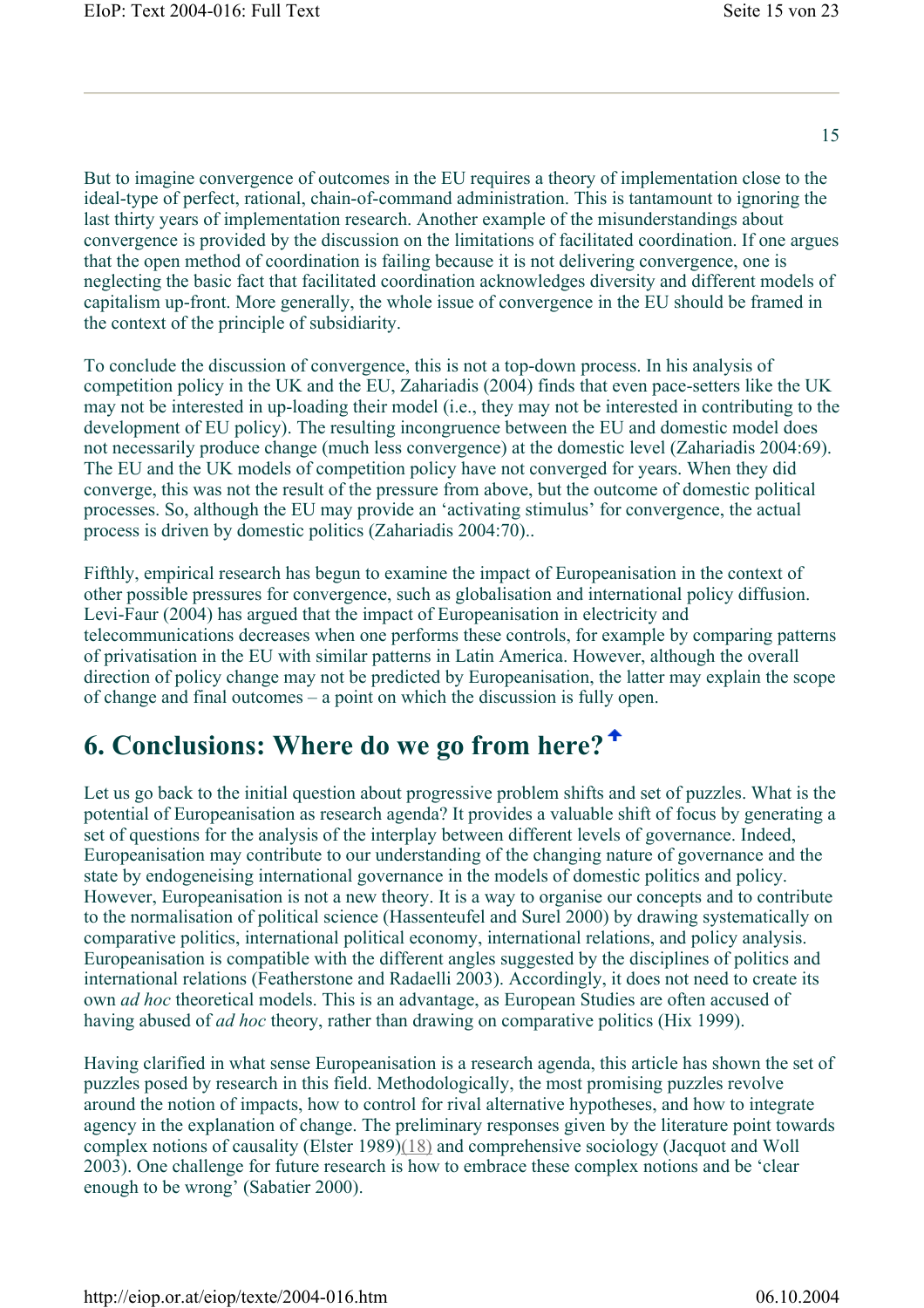To illustrate, if Europeanisation is a frame of reference, what are the empirical indicators that show its existence or absence? This raises the issue of operationalisation. So far, the literature has produced more metaphors than systematic attempts to operationalise variables(19) – and without operationalisation 'large n' comparisons are impossible.

Turning to substantive results, most of the current focus is on the mechanisms of Europeanisation and whether they are producing substantive change, where and how. Future research will have to get to grips with the limitations of each and every mechanism. The goodness of fit has to account for agency and the transformative power of discourse to gain more precision. The mechanism of regulatory competition is still un-explored, and perhaps too obsessed with races and their direction, rather than being concerned with how to explain real-world processes of competition. More interdisciplinary research is needed in this field. Finally, mechanisms of facilitated coordination should clarify the conditions for learning and how the latter produces change. The emphasis on learning should not obfuscate the fact that political learning can be conflictual and asymmetric. Additionally, more research is needed on how soft and hard mechanisms (for example, governance by hierarchy and facilitated coordination) interact in the same policy area. Convergence and compliance are still relatively unexplored concepts, and new research shows how the problem-shifts suggested by Europeanisation may help (see Zahariadis 2004 on bottom-up convergence and Tallberg 2002 on compliance).

Finally, political scientists need to bring politics back into the analysis of Europeanisation – a point made by Peter Mair (2004). By focusing on cleavages, dimensions of conflict, and patterns of contestation, Europeanisation can inform on the nature of the EU and its member states as a political system, with its own processes of boundary building, representation, and political structures. Arguably, this is the direction in which Europeanisation can penetrate the nature of EU politics much better than the major theories of European integration.

With all its limitations. Europeanisation provides a fascinating perspective on how governance is changing. As such, it is a valuable tool for political science research. It is not a 'solution' (this time in the sense of providing off-the-shelf explanations). It is a challenging, exciting 'problem'.

# **References**

Adcock, R. and D. Collier (2001) 'Connecting ideas with facts: The validity of measurement', *American Political Science Review* 95(3), September: 529-546.

Bache, I. (2003) 'Europeanisation: A governance approach' *Paper to be presented at the EUSA 8th International Biennial Conference*, Nashville, March 27-29, 2003.

Borras, S. and B. Greve (2004) (Eds.) 'The open method of coordination in the European Union', Special issue of *Journal of European Public Policy*, 11(2).

Börzel, T. A. (2002) 'Pace-Setting, Foot-Dragging, and Fence-Sitting: Member State Responses to Europeanization', *Journal of Common Market Studies* 40 (2): 193-214.

Börzel, T. A. (2004) 'How the European Union interacts with its member states' in C. Lequesne and S. Bulmer (Eds.) *Members States and the European Union*, Oxford, Oxford University Press.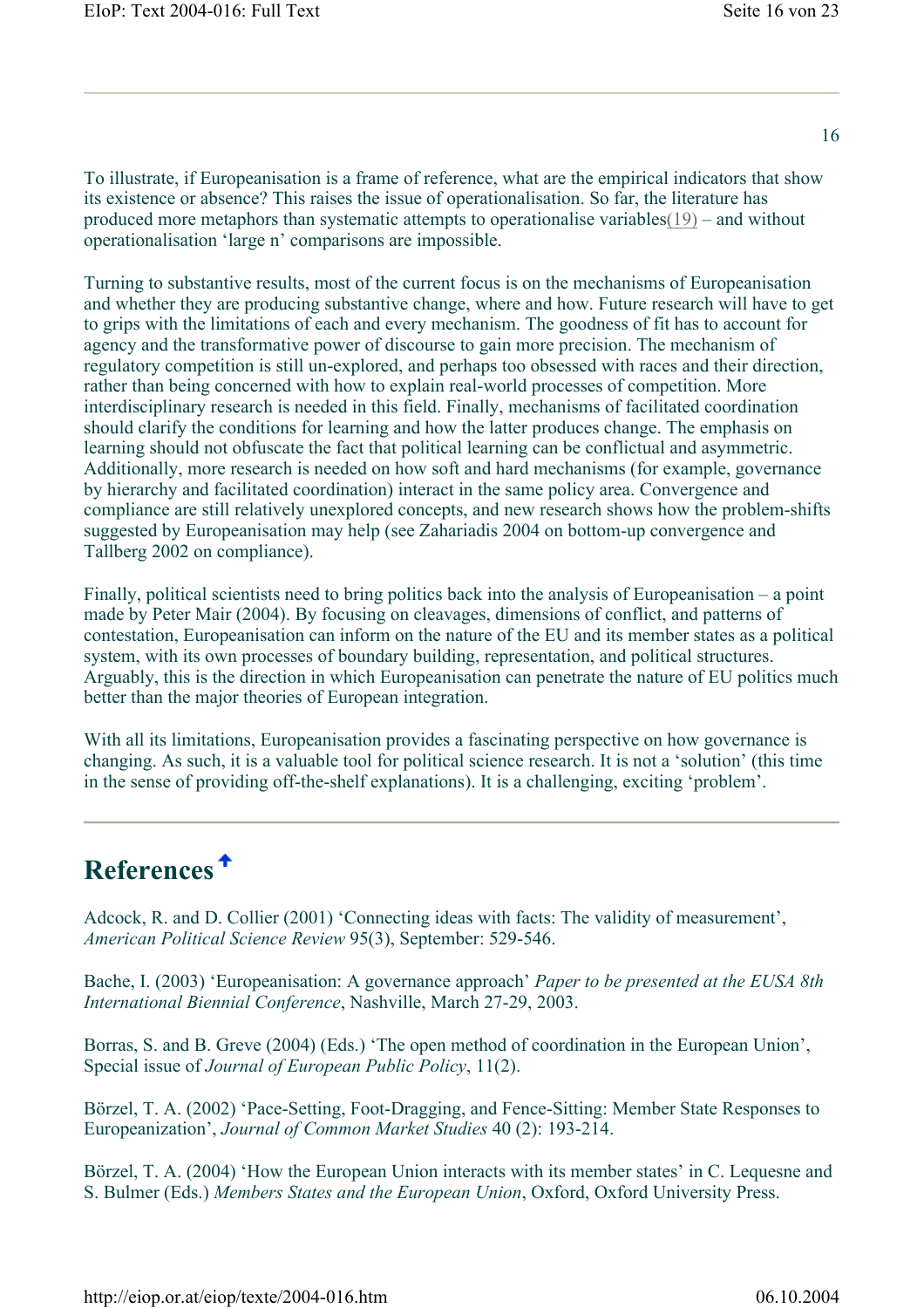Börzel, T. and T. Risse (2003) 'Conceptualising the domestic impact of Europe' in K. Featherstone and C.M. Radaelli (Eds.) *The Politics of Europeanisation* Oxford: Oxford University Press, 57-80.

Bull, M. and J. Baudner (2004) 'Europeanisation and Italian policy for the Mezzogiorno', *Journal of European Public Policy*, 11, Forthcoming.

Buller, J. and A. Gamble (2002) 'Conceptualising Europeanisation', *Public Policy and Administration*, 17(2) Summer: 4-24.

Bulmer, S. and W. Paterson (1987) *The Federal Republic of Germany and the European Community*, HarperCollins.

Bulmer, S. and C. M. Radaelli (2004, forthcoming) 'The Europeanisation of public policy' in C. Lequesne and S. Bulmer (Eds.) *Members States and the European Union*, Oxford, Oxford University Press.

Busch, A. (2004) 'National filters: Europeanisation, institutions, and discourse in the case of banking regulation', *West European Politics*, 27(2): 310-333.

Braun, M. (2003) Review of *Transforming Europe* and *The Europeanisation of National Administrations*, *Perspectives on Politics*, 1(1) March: 206-207.

Cowles, M.G., Caporaso, J. and T. Risse (2001) (Eds.) *Transforming Europe: Europeanisation and Domestic Change*, Ithaca and London: Cornell University Press.

De la Porte, C. and P. Pochet (2002) (Eds.) *Building Social Europe through the Open Method of Coordination*, Peter Lang, Brussels.

Dyson, K. and K. Featherstone (1999) *The Road to Maastricht: Negotiating Economic and Monetary Union*, Oxford, Oxford University Press.

Dyson, K. (2002) (ed.) *The European State and the Euro*, Oxford, Oxford University Press.

Dyson, K. and K. Goetz (2003) (Eds.) *Germany, Europe and the Politics of Constraint*, Oxford, Oxford University Press.

Elster, J. (1989) *Nuts and Bolts for the Social Sciences*, Cambridge, Cambridge University Press.

Falkner, G. (2003) Comparing Europeanisation effects: From metaphor to operationalisation, *European Integration online Papers*, Vol. 7 No. 13 http://eiop.or.at/eiop/texte/2003-013a.htm.

Featherstone, K. (2003) 'In the name of Europe', in K. Featherstone and C.M. Radaelli (eds.) *The Politics of Europeanization*, Oxford, Oxford University Press, 3-26.

Featherstone, K. and C. Radaelli (2003) (Eds.) *The Politics of Europeanisation*, Oxford, Oxford University Press.

Ferrera, M., Matsaganis, M. and S. Sacchi (2002) 'Open coordination against poverty: The new EU 'social inclusion process' *Journal of European Social Policy* 12(3): 227-239.

Fligstein, N. and F. Merand (2001) 'Globalization or Europeanization? Evidence on the European Economy Since 1980' *Working paper* wps-2001-02, Center for Culture, Organizations and Politics, University of California, Berkeley. http://repositories.cdlib.org/cgi/viewcontent.cgi?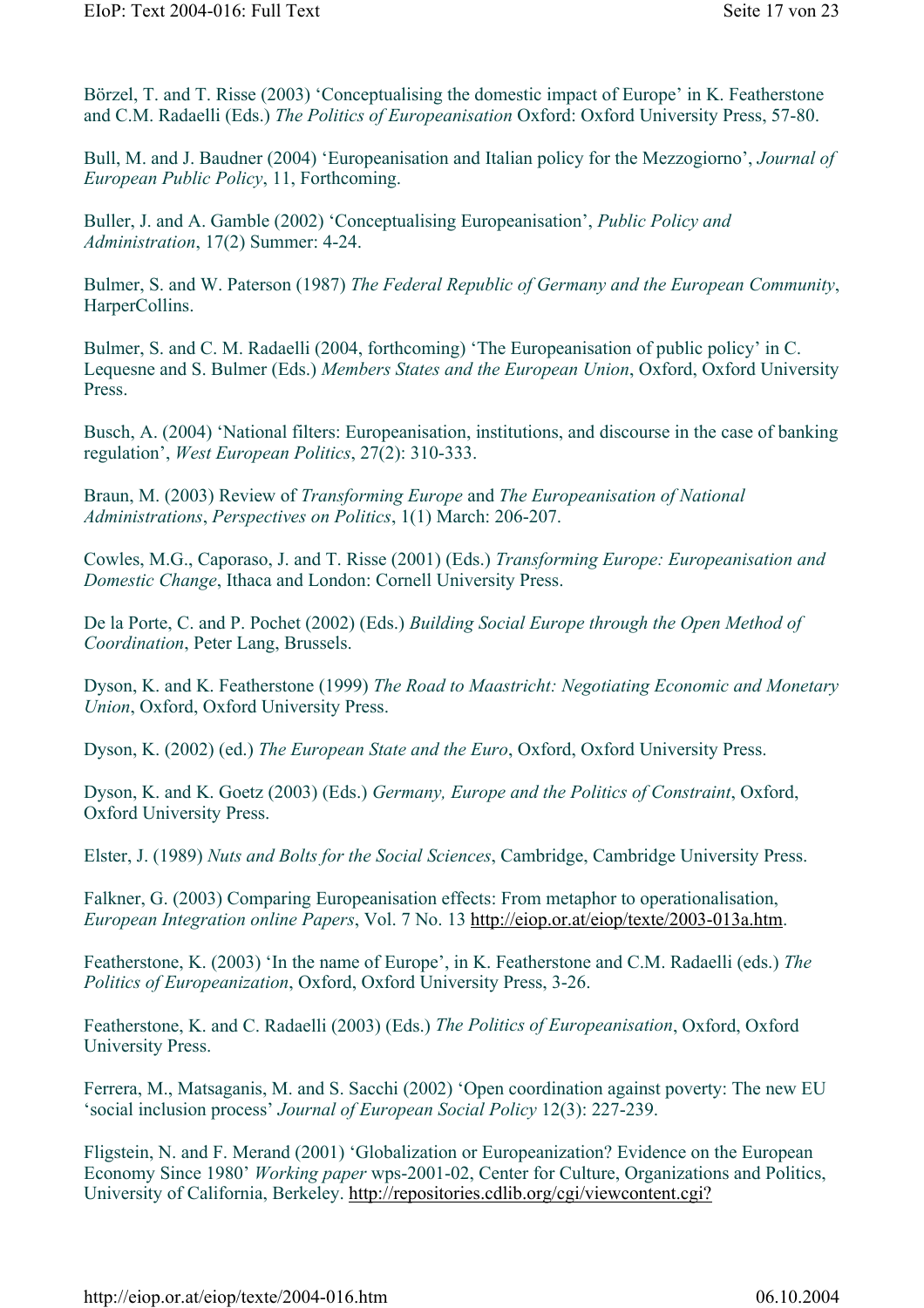#### article=1001&context=iir/ccop.

Goetz, K. (2002) 'Four worlds of Europeanisation', *Paper prepared for the ECPR Joint Sessions of Workshops*, Turin, Italy, 22-27 March 2002.

Giuliani, M. (2001) 'Europeanization and Italy: A bottom-up process?' in K. Featherstone and G. Kazamias (Eds.) *Europeanization and the Southern Periphery*, London, Frank Cass: 47-72.

Giuliani, M. (2003) 'Europeanisation in comparative perspective: Institutional fit and national adaptation' in K. Featherstone and C.M. Radaelli (Eds.) *The Politics of Europeanisation*, Oxford, Oxford University Press, 134-155.

Giuliani, M. (2004) 'Europeizzazione come istituzionalizzazione: questioni definitorie e di metodo', *Rivista Italiana di Politiche Pubbliche*, 1: 141-161. Pre-Print version at http://www.urge.it/papers/WP\_4\_2004.pdf.

Grabbe, H. (2003) 'Europeanization goes East', in K.Featherstone and C.M. Radaelli (Eds.) *The Politics of Europeanization*, Oxford, Oxford University Press, 303-327.

Gualini, E. (2003) *Multi-level Governance and Institutional Change. The Europeanization of Regional Policy in Italy*, Aldershot, Ashgate.

Hassenteufel, P. et Surel, Y. (2000) 'Des politiques publiques comme les autres? Construction de l'objet et outils d'analyse des politiques européennes', *Politique Européenne*, 1: 8-24.

Hay, C. and B. Rosamond (2002) 'Globalisation, European integration and the discursive construction of economic imperatives', *Journal of European Public Policy* 9(2): 147-167.

Héritier, A., Kerwer, D, Knill, C., Lehmkuhl, D., Teutsch,M. and Douillet, A-C. (2001) *Differential Europe. The European Union Impact on National Policymaking* Lanham, MD: Rowman and Littlefield.

Hix S. (1999) *The Political System of the European Union*, Macmillan, Basingstoke.

Hix, S. and K. Goetz (2000) (Eds.) *Europeanised Politics? European Integration and National Political Systems*, London, Frank Cass.

Irondelle, B. (2003) 'Europeanization without the European Union? French military reforms 1991- 1996', *Journal of European Public Policy*, 10(2) April: 208-226.

Jacoby, W. (2000) *Imitation and Politics: Redesigning Modern Germany*, Ithaca: Cornell Univ. Press.

Jacquot, S. and C. Woll (2003) 'Usage of European integration: Europeanisation from a sociological perspective, *European Integration online Papers*, Vol. 7 No.12 http://eiop.or.at/ eiop/texte/2003- 012a.htm

Joao Rodrigues, M. (2004) *European Policies for a Knowledge Economy*, Cheltenham, Edward Elgar.

Jordan, A. (2003) *The Europeanization of British Environmental Policy*, Basingstoke: Palgrave.

Kallestrup, M. (2002) 'Europeanisation as a discourse: Domestic policy legitimization through the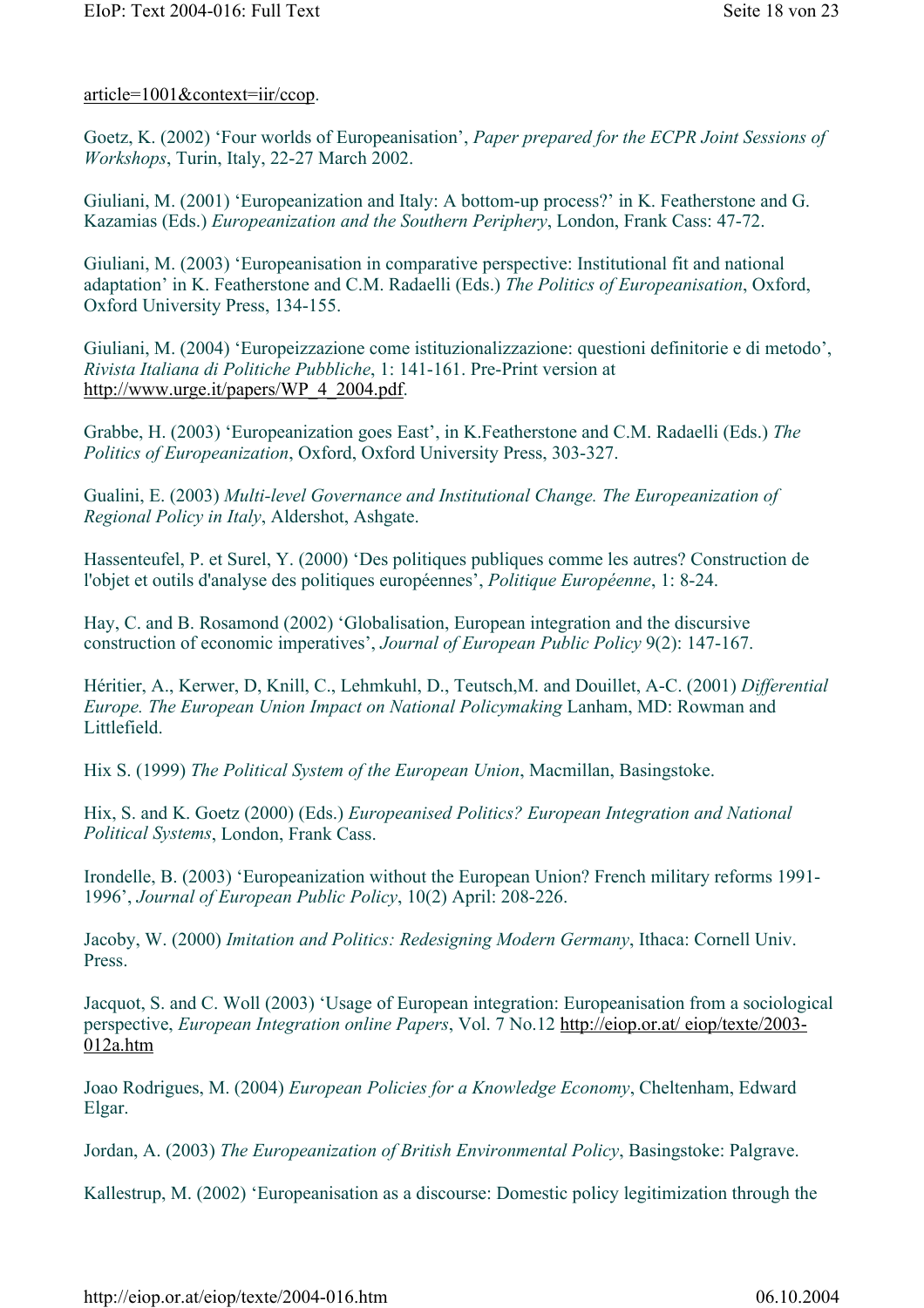articulation of a need for adaptation', *Public Policy and Administration*, 17(2) Summer: 110-124.

Katzenstein, P. (1997) (ed.) *Tamed Power: Germany in Europe*, Ithaca and London, Cornell University Press.

Knill, Christoph (2001) *The Transformation of National Administrations in Europe. Patterns of Change and Persistence* Cambridge, Cambridge University Press.

Knill, C. and D. Lehmkuhl (1999) How European matters: different mechanisms of Europeanization, *European Integration online Papers* Vol. 3 No. 7. http://eiop.or.at/eiop/texte/1999-007.htm

Knill, C. and D. Lehmkuhl (2002) 'The national impact of European Union regulatory policy: Three Europeanization mechanisms' *European Journal of Political Research*, 41(2) March: 255-280.

Kohler-Koch, B. and R. Eising (1999) (Eds) *The Transformation of Governance in Europe*, London: Routledge.

Kurzer, P. (2001) *Markets and Moral Regulation. Cultural Change in the European Union*, Cambridge, Cambridge University Press.

Ladrech, R. (2002) ' Europeanization and political parties', *Party Politics*, 8(4): 389-403.

Lakatos, I. (1978) *The Methodology of Scientific Research Programmes: Philosophical Papers*, Volume 1 (edited by John Worrall and Gregory Currie), Cambridge, Cambridge University Press.

Levi-Faur, D. (2003) 'On the net impact of Europeanization: The EU's telecoms and electricity regimes between the global and the national', *Comparative Political Studies*, 37(1) February: 3-29.

Mair, P. (2001) 'The limited impact of Europe on national party systems', *West European Politics*, 23(4 )27-51.

Mair, P. (2004) 'The Europeanisation dimension', *Journal of European Public Policy*, 11(2) : 337- 348.

Megie, A. and P. Ravinet (2004) Contrainte de coopération intergouvernementale et processus d'européanisation, La construction des espaces européens de l'enseignement supérieur et de la justice, Paper delivered to the conference on *Europeanisation of Public Policies and European Integration*, IEP- Paris, 13 February 2004.

Mörth, U. (2003) 'Europeanization as interpretation, translation, and editing of public policies', in K. Featherstone and C.M. Radaelli (Eds.) *The Politics of Europeanization*, Oxford, Oxford University Press: 159-178.

Muller, Pierre (1995) 'Les politiques publiques comme construction d'un rapport au monde', in Faure, Alain, Pollet, Gilles et Warin Philippe (Ed.) *La construction du sens dans les politiques publiques, débats autour de la notion de référentiel*, Paris, L'Harmattan : 153-179.

Muller, P. (2000) 'L'analyse cognitive des politiques publiques : vers une sociologie politique de l'action publique', *Revue Française de Science Politique,* 50 (2), April: 189-207.

Muller P., and S. Rouault (1997) "'La mise en œuvre de l'initiative emploi, une grammaire européenne de l'expérimentation sociale', *Cultures et conflits*.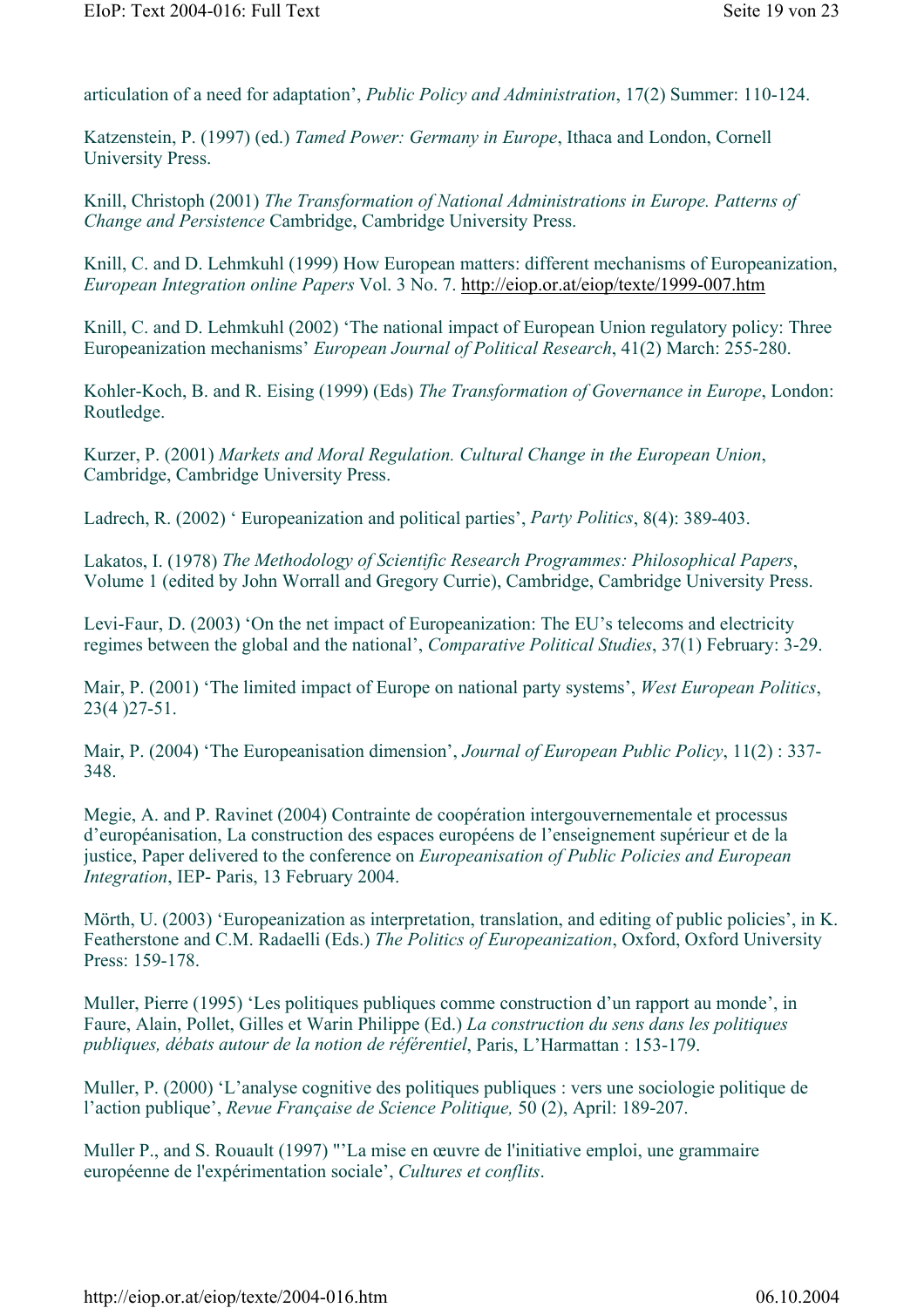Murphy, D.D. (2004) *The Structure of Regulatory Competition*, Oxford, Oxford University Press.

Olsen, J.P. (2002) 'The many faces of Europeanization' *Journal of Common Market Studies* 40(5) 921-952.

Page, E.C. (2003) 'Europeanization and the persistence of administrative systems', in J. Hayward and A. Menon (Eds.) *Governing Europe*, Oxford, Oxford University Press, 162-176.

Pinder, J. (1968), 'Positive integration and negative integration: some problems of economic union in the EEC', *The World Today* 24(3): 89-110.

Puchala, D. (1972) 'Of blind men, elephants, and European integration', *Journal of Common Market Studies* 10(2): 267-284.

Radaelli, C.M. (1999) Harmful tax competition in the European Union: Policy narratives and advocacy coalitions, *Journal of Common Market Studies*, 37(4), December: 661-82.

Radaelli, C.M. (2003a) 'The Europeanization of public policy', in K. Featherstone and C.M. Radaelli (Eds.) *The Politics of Europeanization*, Oxford, Oxford University Press: 27-56.

Radaelli, C.M. (2003b) The open method of coordination: a new governance architecture for the European Union?, Stockholm, Swedish Institute of European Policy Studies. http://www.epin.org/pdf/RadaelliSIEPS.pdf.

Radaelli, C.M. (2003c) 'The code of conduct in business taxation: open method of coordination in disguise', *Public Administration*, 81(3): 513-531.

Radaelli, C.M. (2004) (ed.) 'The puzzle of regulatory competition', *Journal of Public Policy*, 24(1): 1-23.

Rhodes, R.A.W. (1997) *Understanding Governance. Policy Networks, Governance, Reflexivity and Accountability*. Buckingham and Philadelphia: Open University Press.

Risse, Thomas, James Caporaso, and Maria Green Cowles (2001) 'Europeanization and Domestic Change. Introduction', in M. Cowles, J. Caporaso and T. Risse (Eds.) *Transforming Europe: Europeanization and Domestic Change*, Ithaca NY: Cornell University Press, 1-20.

Rometsch, D. and W. Wessels (eds) *The EC and Its Member States*, Manchester University Press.

Rose, R. (2002) Ten steps in lesson-drawing: A guide to learning from abroad, *RSCAS working paper 2002-05*, EUI, Florence.

Sabatier, P. (2000) 'Clear enough to be wrong', *Journal of European Public Policy*, 7(1): 135-140.

Salgado Sanchez, R. and C. Woll (2004) L'Européanisation et les acteurs non-Etatiques, Paper delivered to the conference on *Europeanisation of Public Policies and European Integration*, IEP-Paris, 13 February 2004. http://www.sciences-po.fr/recherche/forum\_europeen/prepublications/Papie r\_2\_Woll\_Salgado.pdf.

Schäfer, A. (2004) 'A new and effective form of governance? Comparing the OMC to mulit-lateral surveillance by the IMF and the OECD', *Paper prepared for the 2004 Conference of Europeanists*, Chicago, 11-13 March 2004. http://www.europanet.org/conference2004/papers/D6\_Schaefer.pdf.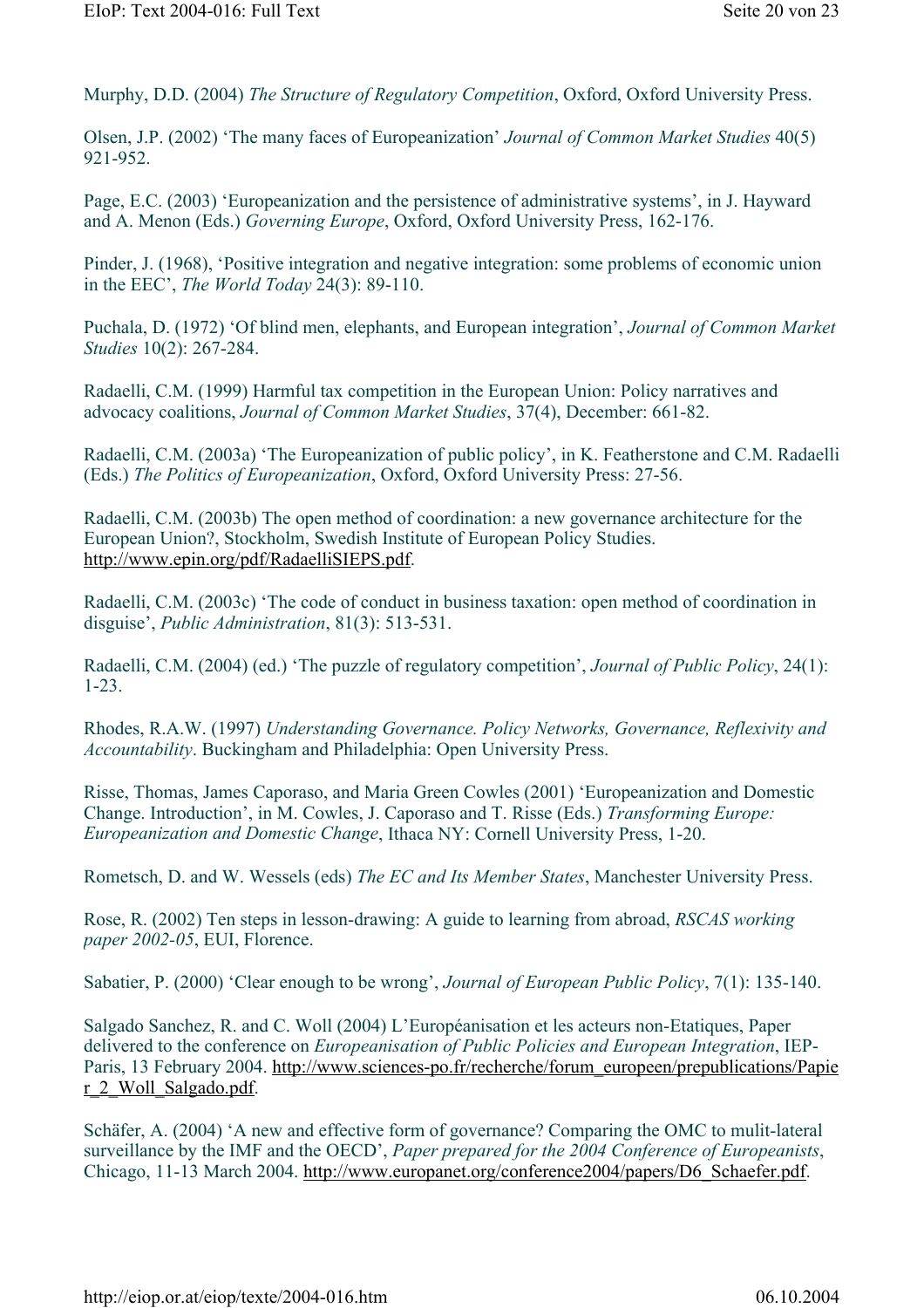Scharpf, F.W. (1999) *Governing in Europe: Effective and Democratic?*, Oxford: Oxford University Press.

Scharpf, F.W. (2001) 'What have we learned? Problem-solving capacity of the multilevel European polity', *Max Planck Institute Working Papers Series*, Working Paper 01/4, Cologne.

Scharpf, F.W. (2002) 'The European social model: coping with the challenges of diversity', *Journal of Common Market Studies* 40(4): 645-670.

Schimmelfennig, Frank (2001). "The Community Trap: Liberal Norms, Rhetorical Action, and the Eastern Enlragement of the European Union, *International Organization* 55(1), Winter: 47-80.

Schmidt, V.A. (2002) 'Does discourse matter in the politics of welfare adjustment?', *Comparative Political Studies*, 35(2) March: 168-193.

Schmidt, V.A., and C.M. Radaelli (2004) 'Policy change and discourse in Europe: Conceptual and methodological issues', *West European Politics*, 27(2): 183-210.

Snyder, F. (1994) 'Soft Law and Institutional Practice in the European Community' in Stephen Martin (Ed.). *The Construction of Europe: Essays in Honour of Emile Noël*, Dordrecht: Kluwer Academic Publishers.

Stone Sweet, A., Sandholtz, W., and N. Fligstein (2001) (Eds.) *The Institutionalization of Europe*, Oxford: Oxford University Press.

Surel, Y. (2000) 'The role of cognitive and normative frames in policy-making', *Journal of European Public Policy*, 7(4) October: 495-512.

Tallberg, J. (2002) 'Paths to compliance: Enforcement, management, and the European Union', *International Organization*, 56(3) Summer: 609-643.

Thatcher, M. (2004) 'Winners and losers in Europeanisation: Reforming the national regulation of telecommunications', *West European Politics*, 27(2): 284-309.

Ugland, T. (2003) 'Adaptation and integration through policy re-categorization' *Journal of Public Policy*, 23(2): 157-170.

Verdier, D and R. Breen (2001), Europeanization and globalization: Politics against markets' *Comparative Political Studies* 34(3): 227-262.

Vogel, D. (1995) *Trading up. Consumer and Environmental Regulation in a Global Economy*, Harvard University Press, Cambridge.

Wincott, D. (2003) 'The idea of the European social model: limits and paradoxes of Europeanisation', in K. Featherstone and C.M. Radaelli (Eds.) *The Politics of Europeanisation*, Oxford, Oxford University Press, 279-302.

Winn, N. and E. Harris (2003) 'Conclusion: The story of a death foretold?', *Perspectives on European Politics and Society*, 4(1): 167-170.

Zahariadis, N. (2004) 'European markets and national regulation: Conflict and cooperation in British competition policy', *Journal of Public Policy*, 24(1): 49-73.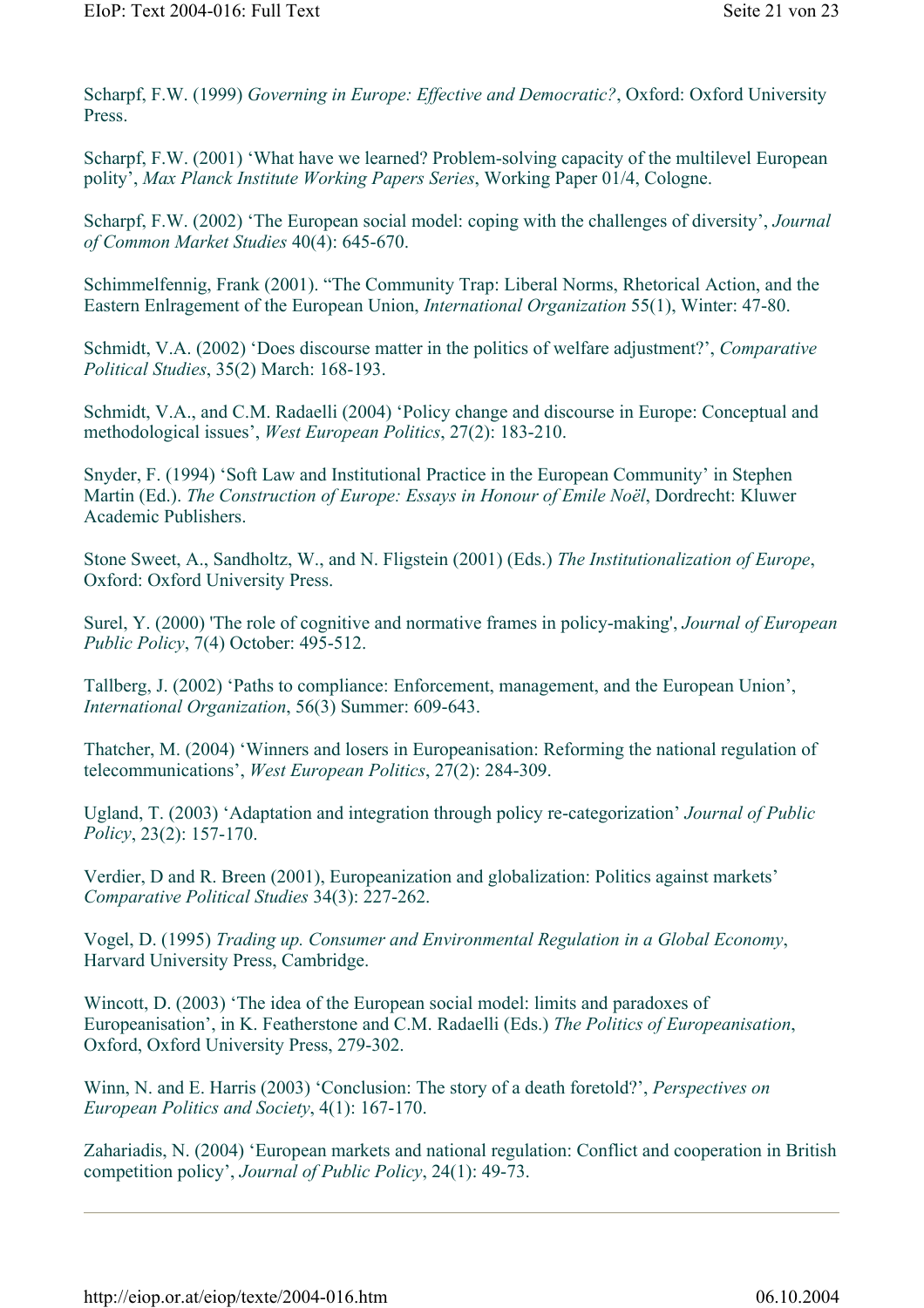#### **Endnotes**

(\*)I am grateful to Michael Nentwich and two anonymous reviewers for their comments and suggestions. Michelle Cini and Angela Bourne kindly provided comments on the first draft of this paper. The usual disclaimer applies. This paper was written in the context of my contribution to the *Palgrave Guide to European Studies* edited by Michelle Cini and Angela Bourne (Forthcoming, 2005).

(1) For Lakatos, in degenerative programmes theories are fabricated only to accommodate known facts. By contrast, progressive research programmes predict novel facts. For a simple introduction to these concepts see the famous talk on science and pseudo-science originally broadcast on 30 June 1973 (text accessible at

http://www.lse.ac.uk/collections/lakatos/scienceAndPseudoscienceTranscript.htm). The text also appears in the introduction to Lakatos (1978).

(2) I have come across sceptical readers arguing that Europeanisation is just a waste of time. They point to some 'Europeanisation' articles and papers which either re-brand honest empirical research on EU policies as 'Europeanisation' or (worse) literally regurgitate classic concepts and ideas about political integration and implementation originally formulated by lawyers, policy analysts, and political scientists. In this article I look at the added value- net of bandwagon effects. As shown by Mair (2004: 337) the number of articles on this topic is increasing. A consequence is that there are some bandwagon effects common to all topics when they gain popularity. Some articles re-brand well-known features of European integration as 'Europeanisation'. It takes a decade or so for a new field of research to 'settle down' and clarify concepts and research agenda. Thus, although bandwagon effects exist, it would be unfair to argue that there is nothing new in Europeanisation. At least *some* work in this area has produced challenging propositions and fresh ideas. Mair (2004: 346), who certainly cannot be accused of following the Europeanisation bandwagon, contrasts the innovative work on Europeanisation and European integration with his past experience of reading 'dull descriptive, and a-theoretical' papers on European politics and policy.

(3) The claim was originally made by Hassenteufel and Surel (2000).

(4) Throughout the article, I will borrow on Gualini's idea of Europeanisation as explanandum (Gualini 2003).

(5) With the qualification that hollowing out from above can also be the result of processes of regionalisation induced by European integration.

(6) For evidence of a Copernican revolution on how political scientists assess the role of Germany as European model of governance see Dyson and Goetz (2003).

(7) This point is made by Michael Braun in his review of two studies on Europeanisation (Braun 2003).

(8) The classic example is the series of volumes published by Pinder in the early 1990s on the assessment of member states' membership of the European Community. See also Rometsch and Wessels (1996).

(9) The identification of explanans and explanandum as 'solution' and 'problem' is quite common. See http://www.iscid.org/encyclopedia.

(10) Other examples of bottom-up research designs include Bull and Baudner (2004), Busch (2004), Thatcher (2004), and Zahariadis (2004).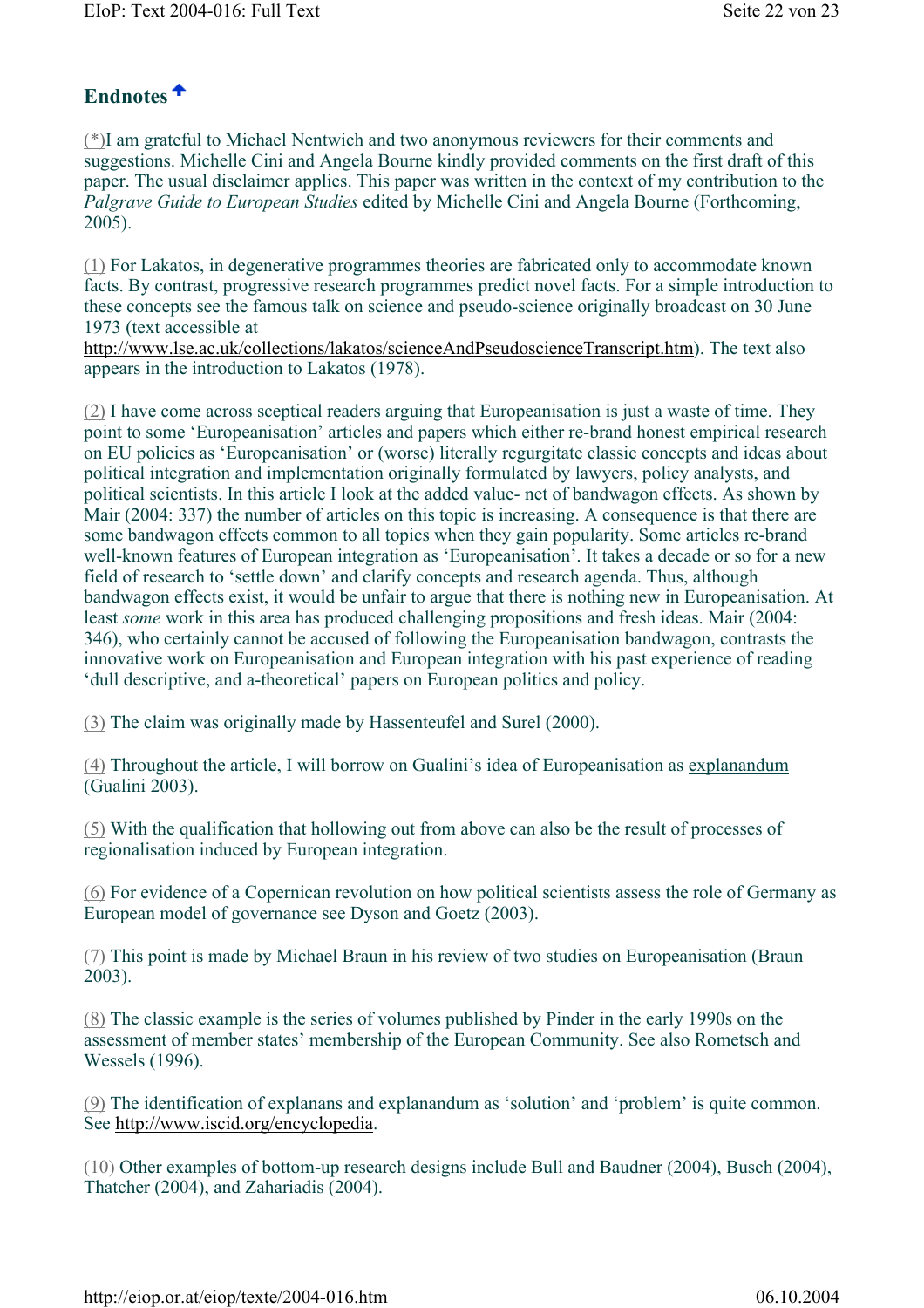(11) In this article I do not deal with the thorny issue of how to measure change. Change is often in the eye of the beholder, and what looks like inertia at time n may well become deep transformation at time t+n. My views on this topic are in Radaelli (2003a: 37-40).

(12) See Börzel and Risse (2003) for a systematic exploration of this approach.

(13) Self-validation is a classic feature of institutionalisation processes in complex organisation. It means that an organisation is valued (positively or negatively) *per se*, beyond the implications for individual members.

(14) Schmidt and Radaelli (2004) even use hybrid terminology like 'discursive institutionalism'.

(15) I borrow this expression from my conversations with Pierre Muller. See Muller (2000) and Muller and Roualt 1997).

(16) It should be observed that bottom-up research designs have nothing to do with the up-loading vs. down-loading discussion.

(17) On international regulatory competition see Vogel (1995) and Murphy (2004).

(18) In turn, these complex notions expose the limitations of research designs oriented towards tests of simple, linear causal hypotheses.

(19) For recent work on operationalisation see Falkner (2003) and Giuliani (2003).

*©2004 by Claudio M. Radaelli formated and tagged by K.H., 4.10.2004*